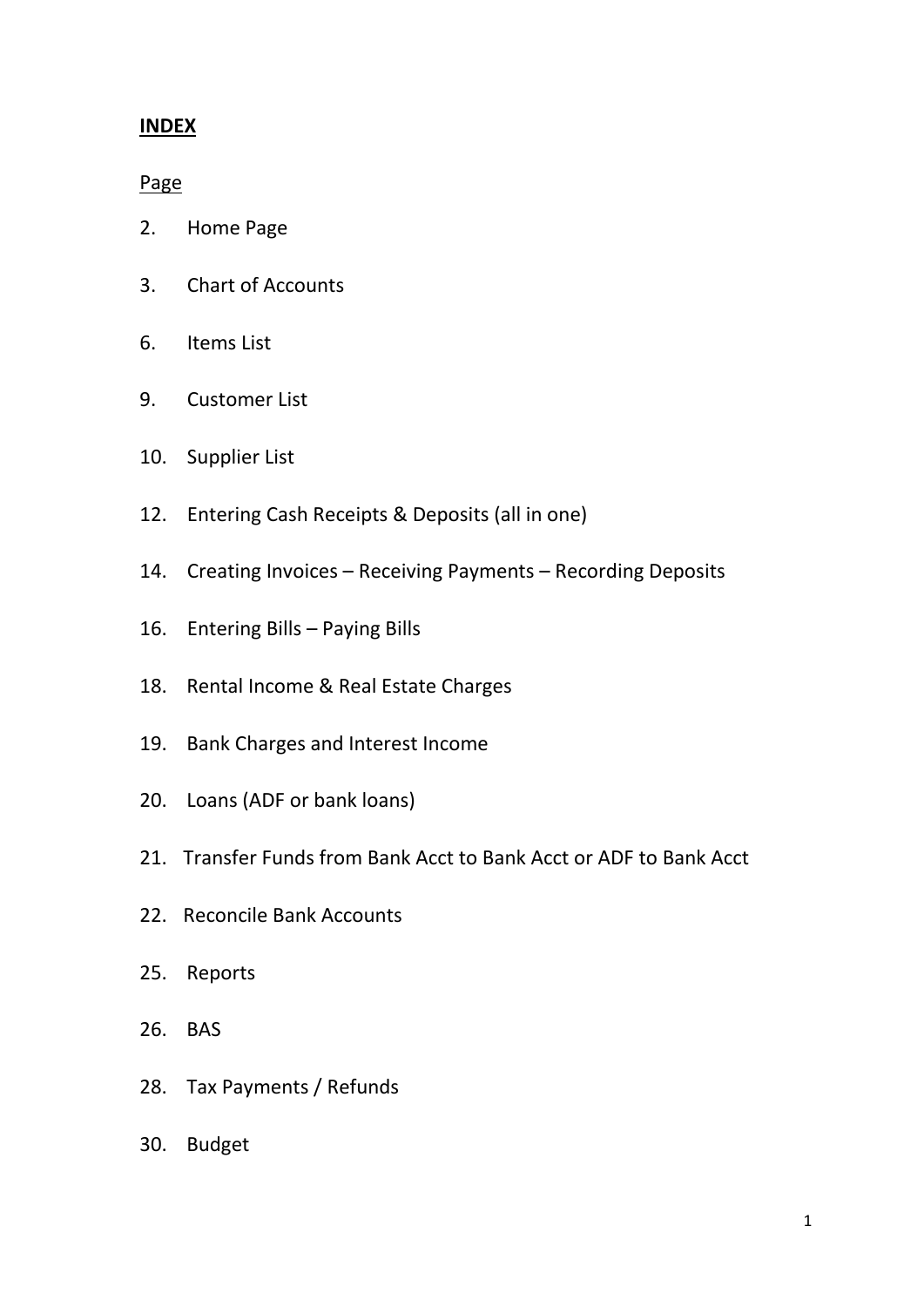# **HOME PAGE**



The Home Page is the centre of Quickbooks.

The only icons that a parish should need are:

- Chart of Accounts
- Enter Bills
- Pay Bills
- Invoices
- Receive Payments
- Create Sales Receipts
- Record Deposits
- Refunds & Credits
- Reconcile
- Write Cheques
- Print Cheques

You can customise what icons appear on your Home Page.

The first time you open a new company, EVERY icon will appear on your Home Page. Click on Customise Quickbooks on the right hand side of the Home Page screen to remove unwanted icons.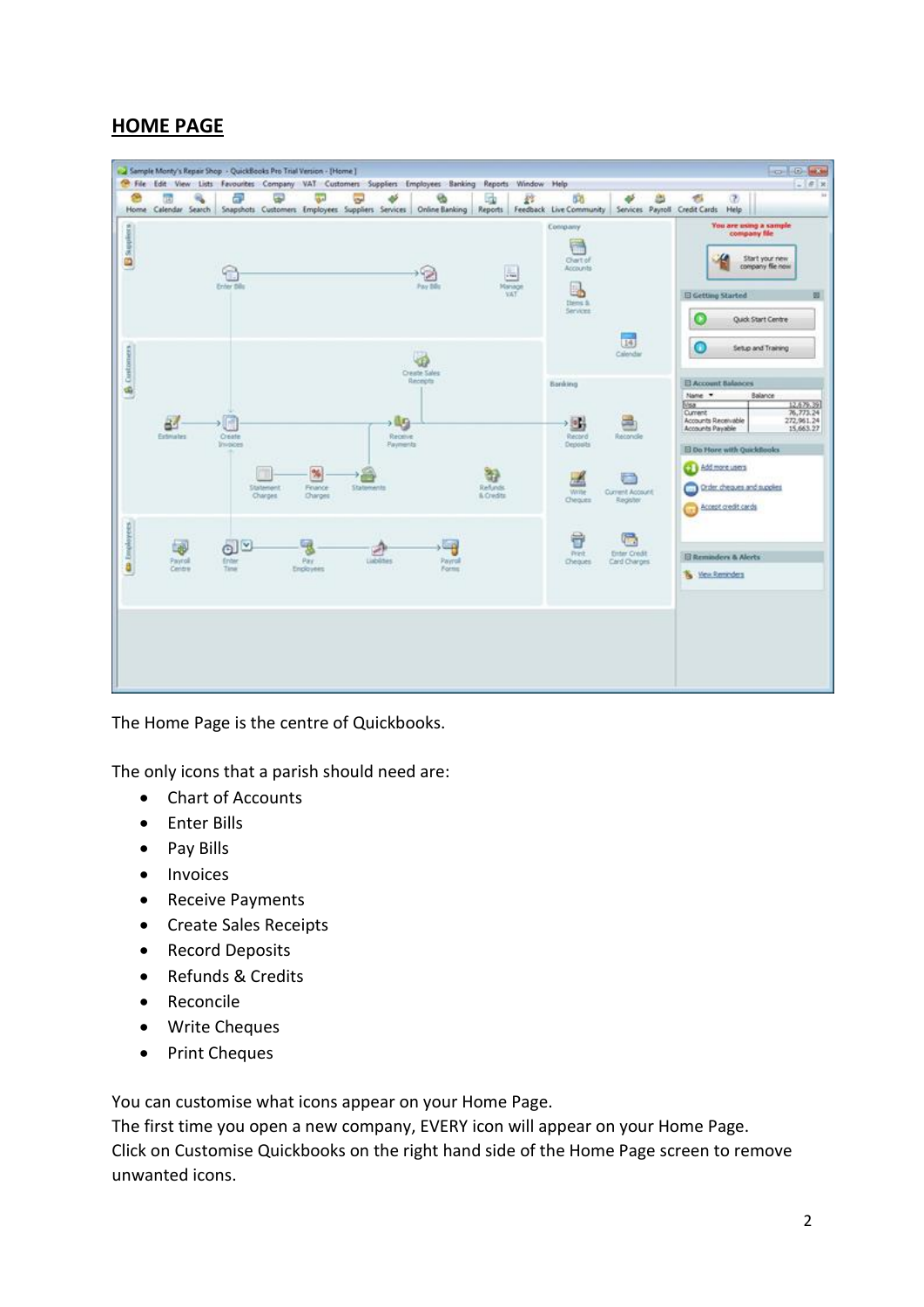# **CHART OF ACCOUNTS**

You can find your chart of accounts in your QuickBooks file by clicking on *Lists* and then going down to *Chart of Accounts,* or simply clicking on the *Chart of Accounts* icon on the home page.

| <b>Chart of Accounts</b>                                                     |   |                            | -                    | $\mathbf{x}$<br>▣ |
|------------------------------------------------------------------------------|---|----------------------------|----------------------|-------------------|
| Name                                                                         | ≼ | <b>Type</b>                | <b>Balance Total</b> | Attach            |
| ∻Test                                                                        |   | Bank                       | 0.00                 |                   |
| ◇ Accounts Receivable                                                        |   | <b>Accounts Receivable</b> | $-1,797.79$          |                   |
| *Mailware Payments                                                           |   | Other Current Asset        | 2,031.52             |                   |
| * Accumulated Depreciation                                                   |   | <b>Fixed Asset</b>         | 0.00                 |                   |
| «Furniture and Equipment                                                     |   | <b>Fixed Asset</b>         | 0.00                 |                   |
| * Accounts Payable                                                           |   | <b>Accounts Payable</b>    | 360.00               |                   |
| «Payroll Liabilities                                                         |   | Other Current Liabi        | 0.00                 |                   |
| * Opening Balance Equity                                                     |   | Equity                     | 0.00                 |                   |
| ⊙Owners Draw                                                                 |   | Equity                     | 0.00                 |                   |
| ◆ Owners Equity                                                              |   | Equity                     |                      |                   |
| * Accounting Services Income                                                 |   | <b>Income</b>              |                      |                   |
| * Consulting Income                                                          |   | Income                     |                      |                   |
| «Mailware Sales                                                              |   | Income                     |                      |                   |
| «Mailware Sales Tax                                                          |   | Income                     |                      |                   |
| «Mailware Shipping                                                           |   | Income                     |                      |                   |
| * Tax Preparation Services Income                                            |   | Income                     |                      |                   |
| *Contracted Services                                                         |   | Cost of Goods Sold         |                      |                   |
| ◇ Cost of Goods Sold                                                         |   | Cost of Goods Sold         |                      |                   |
| ◆ Advertising and Promotion                                                  |   | Expense                    |                      |                   |
| « Automobile Expense                                                         |   | Expense                    |                      |                   |
| *Bank Service Charges                                                        |   | Expense                    |                      |                   |
| <b>Eusiness Licenses and Permits</b>                                         |   | Expense                    |                      |                   |
|                                                                              |   |                            |                      |                   |
| Attach<br><b>Activities</b><br><b>Reports</b><br>Include inactive<br>Account |   |                            |                      |                   |

You have installed your QuickBooks and [set up your company file.](http://www.smallbizaccountingsoftware.com/how-to-use-quickbooks.html) Now it is time to customise your chart of accounts to fit your particular small business.

## **Step 1:**

Print out the default list and decide what you want to keep and what you want to delete. To delete an account:

- Click on and highlight the account you want to delete
- Click on the account button at the bottom of the window
- Go up to delete and click.

You can also edit the names of the remaining accounts if you need to. Simply click on the accounting button again and go up to edit and click, or right click the item and choose edit.

## **Step 2:**

Decide if want to use numbers with your account names (most accountants suggest you use a numbers...but if you have a very small business...it may not be necessary).

If you decide to use a numerical system, you can enable this feature in your QuickBooks by selecting Edit → Preferences → Accounting → Company Preferences. Select "*Use account numbers"*.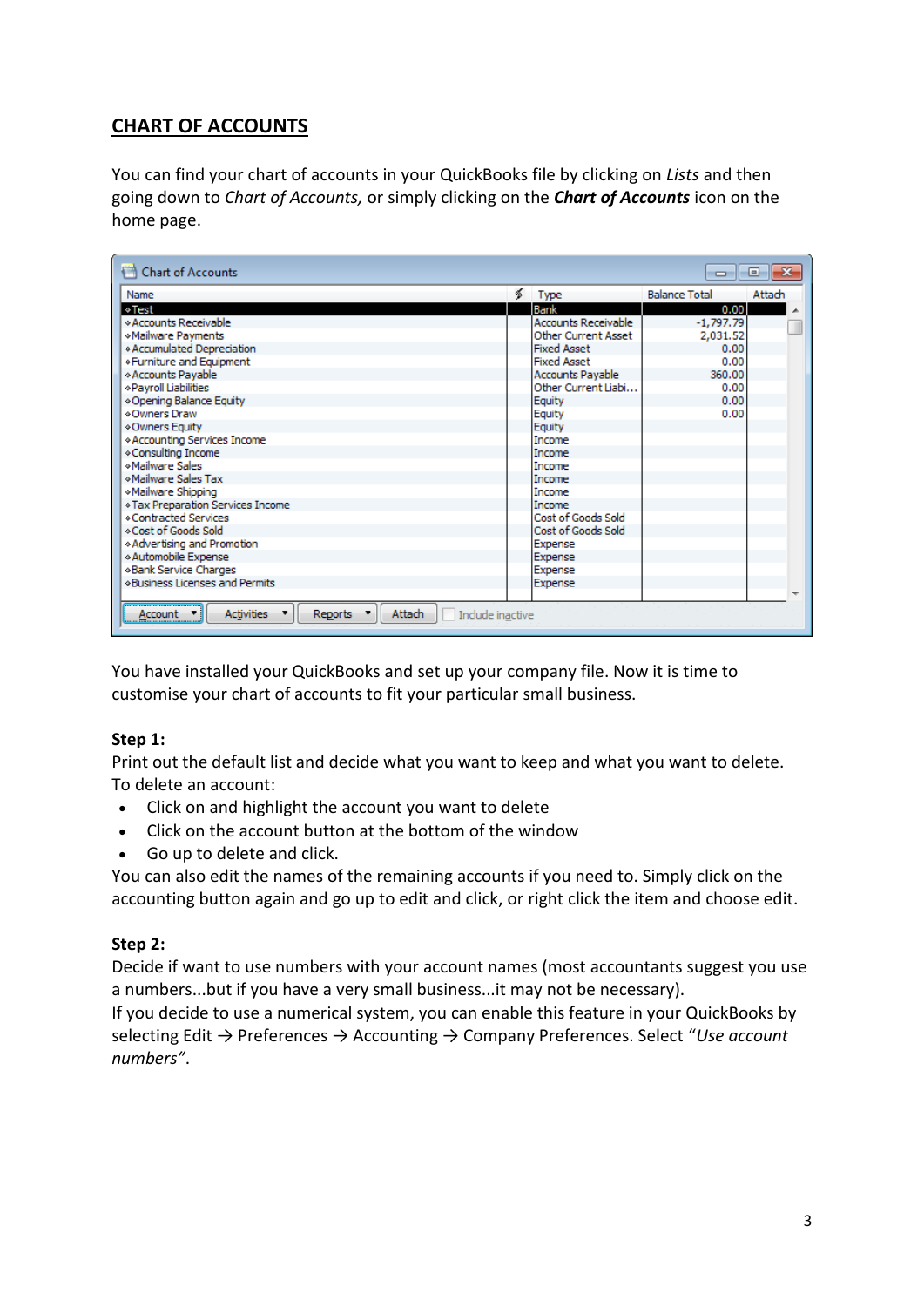A maximum of 7 digits can be used, although most small businesses use 4 to 5 digits. The first digit indicates the classification.

Accounts beginning with:

- "**1**" represents Assets (things you own or have rights to)
- "**2**" represents Liabilities (things you owe, debts)
- "**3**" represents Equity (Assets Liabilities )
- "**4**" represents Revenue (Gross Sales)
- "**5**" represents Cost of Goods Sold (COGS) (materials and labour used to create good)
- "**6**" represents Selling (Marketing and Promotion) Expenses
- "**7**" represents General and Administrative Expenses
- "**8**" represents Other Income (Money received for something other than normal business operations, such as interest income)
- "**9**" represents Other Expenses (Money spent on something other than normal business operations, such as corporate taxes)

This is an accountant's guide – feel free to create your own number system, or don't use any at all.

If numbers are not used, your Chart of Accounts will appear in alphabetical order for each account range.

## **Step 3:**

Decide what new accounts you need to add.

There are several methods for deciding what accounts you need. You can look at sample chart of accounts for businesses in your industry or if this is not your first year...get out last year's tax return for a general idea of the income and expense accounts you need.

## **Step 4:**

Set up new accounts

With your list of new accounts in hand...let's get them set up:

- Click on the account button at the bottom of the window
- Select *New*. (*Add New Account* window will pop up)
- Select which type of account you are adding
- Click continue (second *Add New Account* window pops up
- Type in name of account
- If the account is a sub-account, click the Subaccount of box and select parent account form drop-down list. Example: I have an expense account titled Mission Payments and then I have several subaccounts under it such as ABM, CMS, Anglicare, etc.
- From the Tax-Line Mapping drop-down list, select the tax line your will be reporting this account's information on.
- Click *Save and Close* if you are finished or click *Save and New* to add more accounts.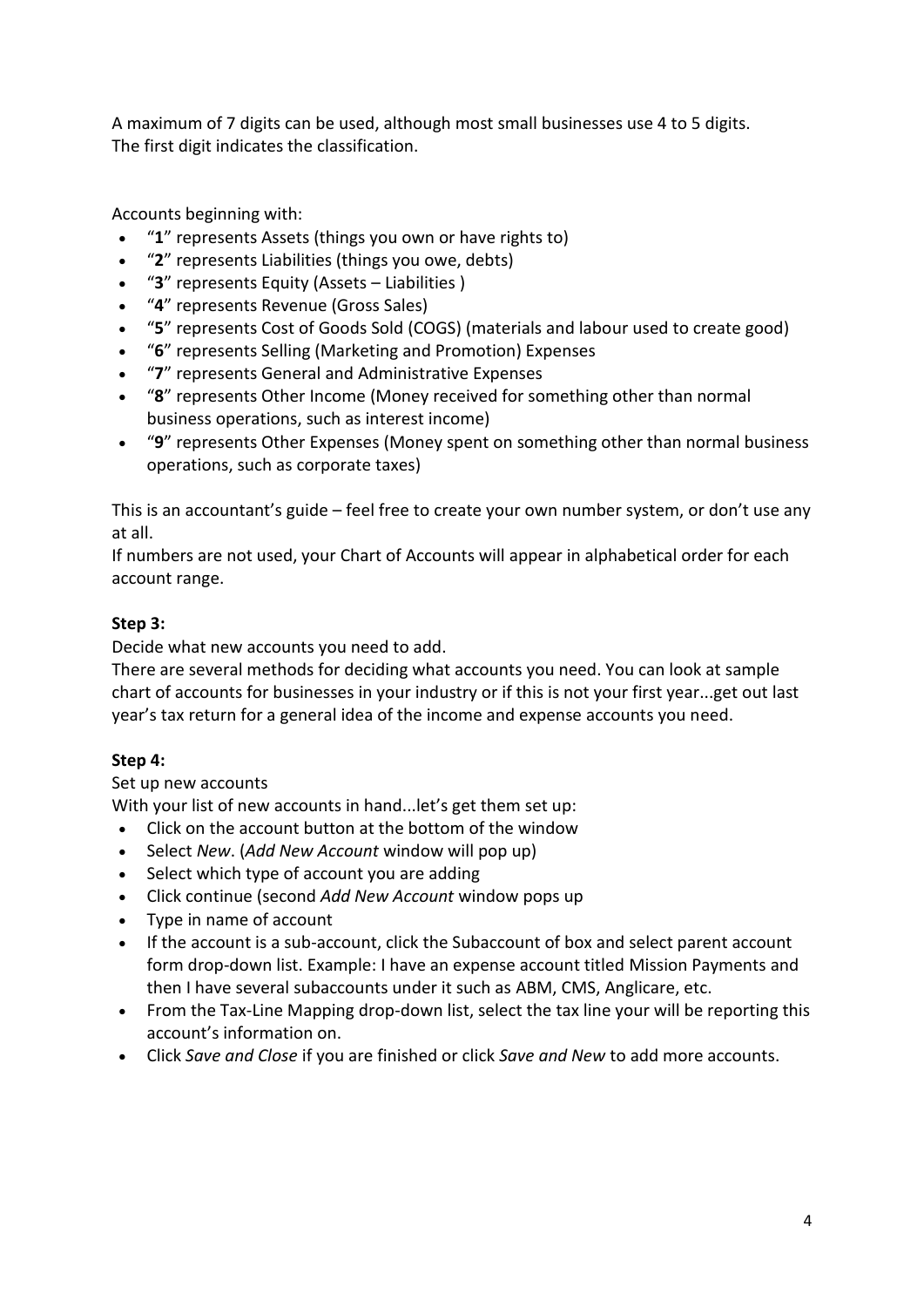### **Your chart of accounts is the basis of your accounting system**

The chart of accounts is a complete listing of each account in a business's accounting system. An account is a unique record that is used to organise the business's finances. Each financial transaction is assigned to a specific account, and the individual accounts together make up the chart of accounts.

The chart of accounts is used for recording transactions in the general ledger in order to provide a better understanding of the financial health of the business and to help the business comply with financial reporting standards. In other words, the chart of accounts is a listing of all the individual accounts in the general ledger that are used to organise your financial transactions.

QuickBooks Online organises your accounting data in one place so that you can easily track everything coming into and going out of your business. With QuickBooks Online you can set up your chart of accounts in a few easy steps, ensuring that you are always recording and organising financial transactions accurately.

### **QuickBooks makes it easy to edit your chart of accounts**

When you first set up QuickBooks Online, your answers to the startup interview questions will help QuickBooks choose a default chart of accounts for you, tailored closely to your business. You can edit, add or delete accounts and make sub-accounts in the default chart of accounts. You can access and edit your chart of accounts anytime and you can have as many accounts as you wish.

The chart of accounts helps to organise each individual accounting transaction. Each time you record money coming into the business, your income, or money going out of the business, your expenses, you will associate the transaction with an account listed in your chart of accounts. QuickBooks makes this easy by including a drop-down list of your accounts form the chart of accounts on each transaction screen.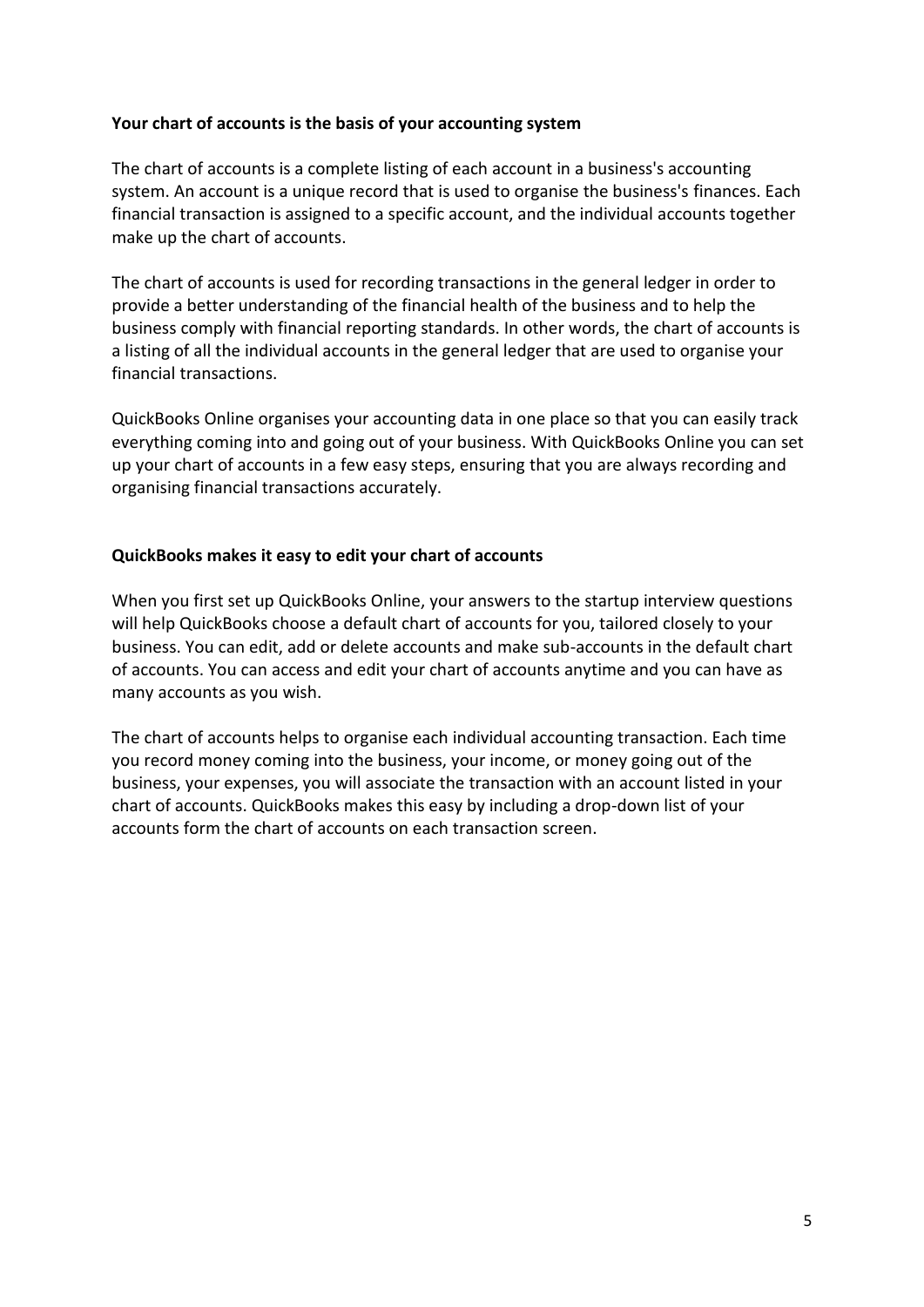# **ITEM LIST**

One of our most important tasks in QuickBooks is recording our sales. This is easy to do in QuickBooks if you build an item list first.

An item list is a list of things we buy and sell.

First of all let me explain something -- everything you put on an invoice or sales receipt, QuickBooks considers an item. So the products you sell, the subtotal, the discount and the freight charges are all considered *items* and have to be set up as so.

### **Step 1:** *Open Item List Window*

- Click on *Lists*, then go down to *Item List*.
- Click the *Item* button at the bottom of the Item List window and the choose *New* from the drop-down list.

### **Step 2:** *Categorizing the Item*:

In the New item window, select an item type from the Type drop-down list. What is in there will depend on how you set your file up in the EasyStep interview. For example, if you clicked that you do not charge sales tax the sales tax item will probably not be in your types. Here is a list of the types of *items*:

- *Service*:
- *Inventory Part*:
- *Non-Inventory Part*:
- *Other Charges*:
- *Subtotal*:
- *Group*:
- *Discount*:
- *Payment*:
- *Sales Tax Item*:
- *Sales Tax Group*:

## *I suggest you enter EVERY item as a SERVICE item*

Below is the screen that will appear when you create a new item

| Type:<br>use for services you charge for m purchase. Her<br>÷<br>director.<br>existing Habor, consulting hours, or professional<br>focs. |           | <b>GIO</b>                                                                       |                            |
|------------------------------------------------------------------------------------------------------------------------------------------|-----------|----------------------------------------------------------------------------------|----------------------------|
|                                                                                                                                          |           |                                                                                  | Cancel                     |
|                                                                                                                                          |           |                                                                                  | <b>Besit</b>               |
| <b>Ben Bare/Arriver</b>                                                                                                                  | Schlam of | ×                                                                                | <b>Quatchi Ficida</b>      |
|                                                                                                                                          |           |                                                                                  | Speling.                   |
|                                                                                                                                          |           | This service is used in assembles or is performed by a subcontractor or pertner. |                            |
| less plan                                                                                                                                |           | Rate<br>0.09                                                                     |                            |
|                                                                                                                                          |           |                                                                                  | <b>If them is inactive</b> |
|                                                                                                                                          |           | ÷                                                                                |                            |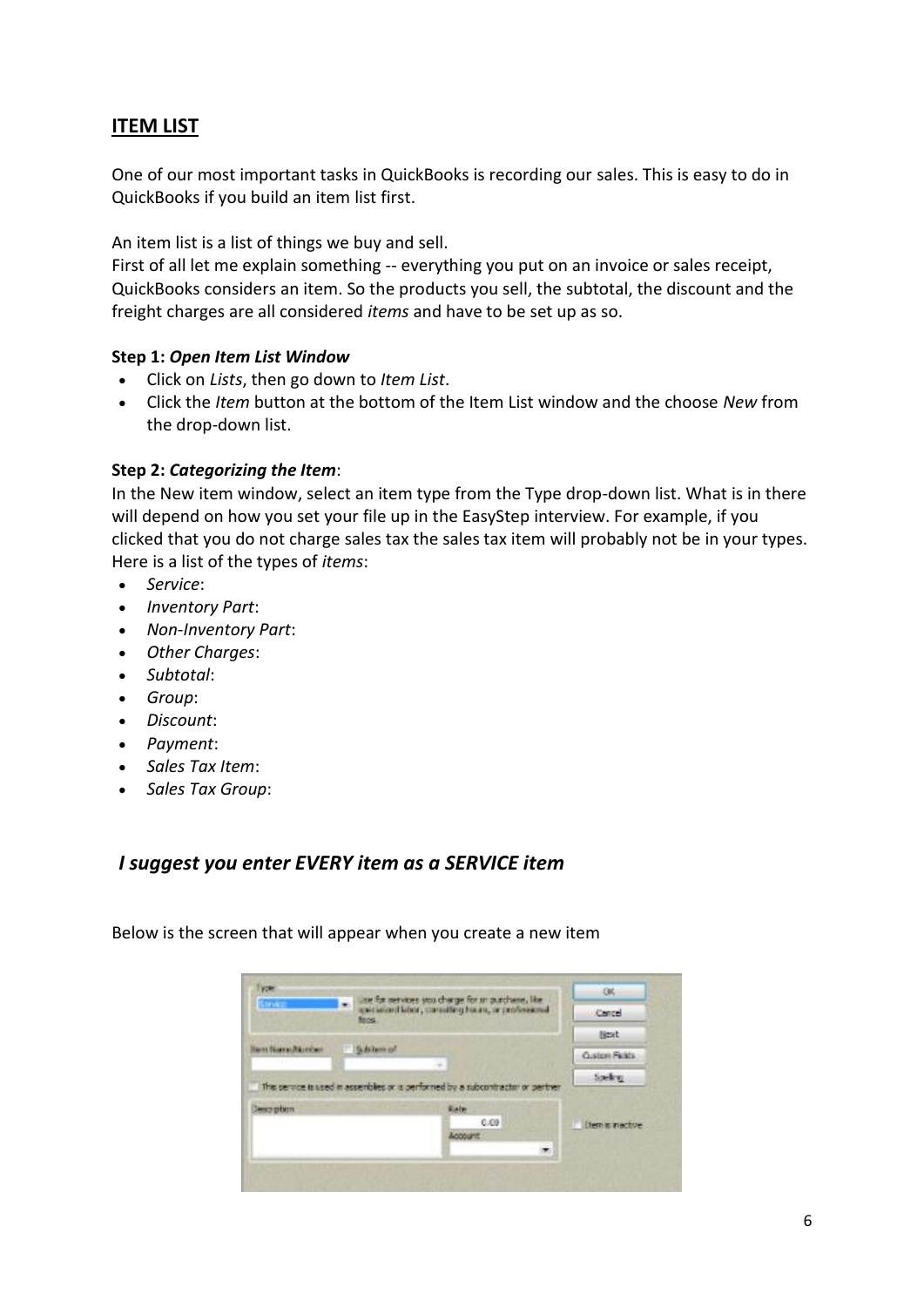### **Step 3:** *Entering the Item*

- **1. Type an item number or name:** Press the Tab key or click on the text box labelled "Name/Number". Then type a short description of the item. For example: Offertories
- **2. Sub Items Of:** If you want to work with sub items...click the drop-down list and specify which parent item to which a sub item belongs. For example: Offertories is your main item heading, and the sub items are the parish centres Tip: If you set up sub items...remember when you start entering transactions, you do

not post to ANY parent item...you only post to the sub item.

- **3. Description:** If you want to describe an item in more detail, move your cursor to the description text box and type in a description. Be aware this description appears on the invoice or sale receipt.
- **4. Enter the rate, price, amount, or percentage of item:** This will not be relevant to parish bookkeeping. Offertories differ each week, as do mission contributions and op shop sales
- **5. Use the Tax Code drop-down list to indicate whether the item is taxes:** (Note: This box appears only if you indicated in the EasyStep Interview that you would charge customers sales tax.) For parish offertories, mission contributions, op shop sales, etc the tax code will be FRE (GST free)
- **6. Use the Account drop-down list to specify which income account you want to use to track the income you receive from the sale of this item.** Eg. If the item is *Offertories: Parish #1*, the income account from the Chart of Accounts will be *Offertories: Parish # 1*. *Missions: ABM* will be matched with the income account of *Missions: ABM*, and so on. ALL items belong with a matching partner in the Chart of Accounts
- **7. If the item type is Inventory Part, complete the following required information in the QuickBooks Item List setup:** This is not relevant to parish bookkeeping
- **8. If the Item is a Sales Tax item, complete the following information in the QuickBooks Item List setup:** Not relevant to parish bookkeeping
- **9. If the item type is Payment, describe the payment method and how you want it handled:** Not relevant
- **10. Click Ok or Next when you are finished:** Click OK to add the item to the list and return to the QuickBooks Item List window or Next to keep adding more items.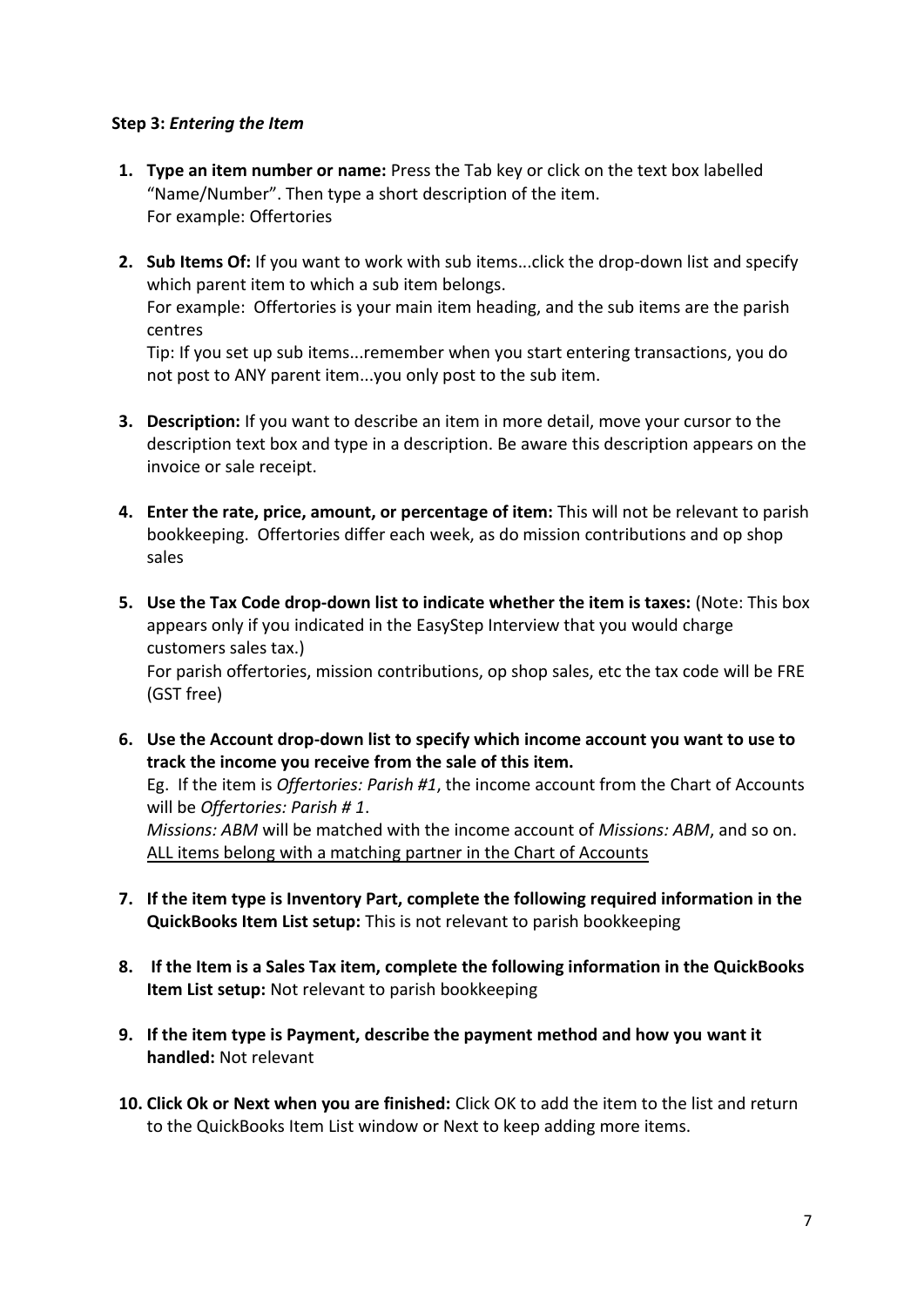#### **Basic List of parish items would be:**

- Offertories: Parish Centre # 1
- Offertories: Parish Centre # 2
- Offertories: Parish Centre # 3
- Missions: ABM
- Missions: Anglicare
- Missions: GHMF
- Missions: CMS
- Missions: etc, etc, etc, etc
- Hall Hire
- Op Shop Sales
- Fundraising these can have sub accounts
- Raffles
- Catering
- Service Fee: Funerals
- Service Fee: Weddings
- Service Fee: Other (baptisms, etc)
- Donations
- TGA / TMA newspapers
- Bank Interest
- ADF Interest

**Whatever your parish receives money for, an item needs to be created which is paired with its matching income item in the Chart of Accounts**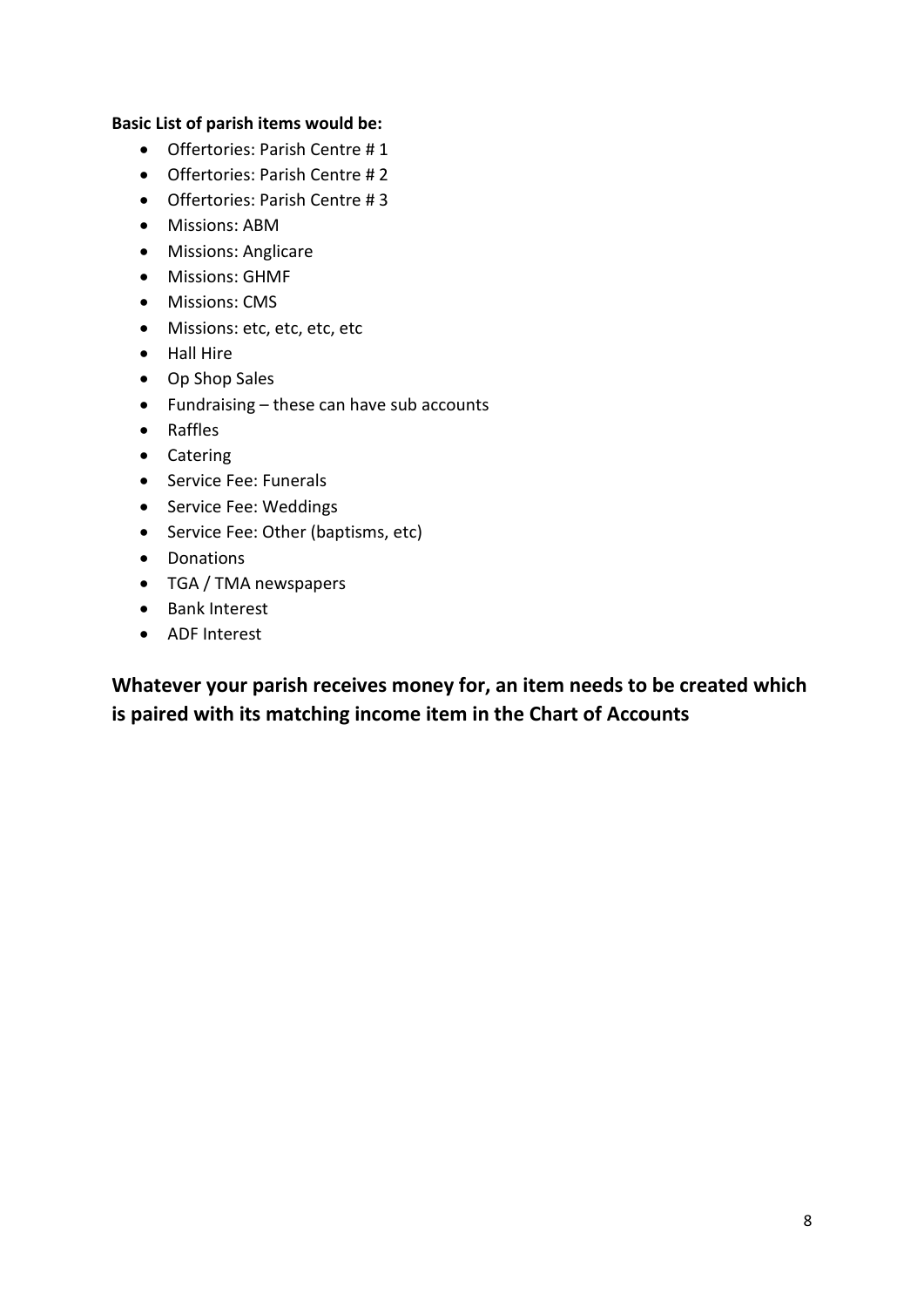# **CUSTOMER LIST**

Though it may seem like a parish does not have customers, it actually does in the world of Quickbooks.

Customers would typically be:

- Parish Centre # 1
- Parish Centre # 2
- Parish Centre # 3
- Op Shop
- Cash Sales (used for occasional transactions of Hall Hire, etc)
- Real Estate Agent or tenant if you are renting out a parish property

If you have groups that regularly hire your Parish Hall, create a customer account for them, eg. Weight Watchers, Poetry Group, etc

Regular or Annual Events should have a customer name created rather than 'Cash Sale'

- Parish Fair/Fete
- Book Fair
- Garden Bus Trips
- Melbourne Cup Luncheon
- Annual Art Show

If you receive regular offertory giving directly to your parish bank account, create a customer of 'Bank Statement' and record each deposit to this customer, rather than individual names.

#### **CREATING A CUSTOMER LIST**

Click on the *Customer Centre* icon along the top line of icons on the 'Home' page Click *New Customer & Job* (new customer) Enter the customer's name and any other details you require (address, etc) Usually a name is enough as it is likely that you will not be sending bills to these customers When you are finished click *OK* or *Next* to add the next customer

You can also add customers on the run when you are creating Sales Receipts. If you type in a customer's name that is not on your list, Quickbooks will ask if you would like to add this new customer.

You can choose *Quick Add* or *Set Up*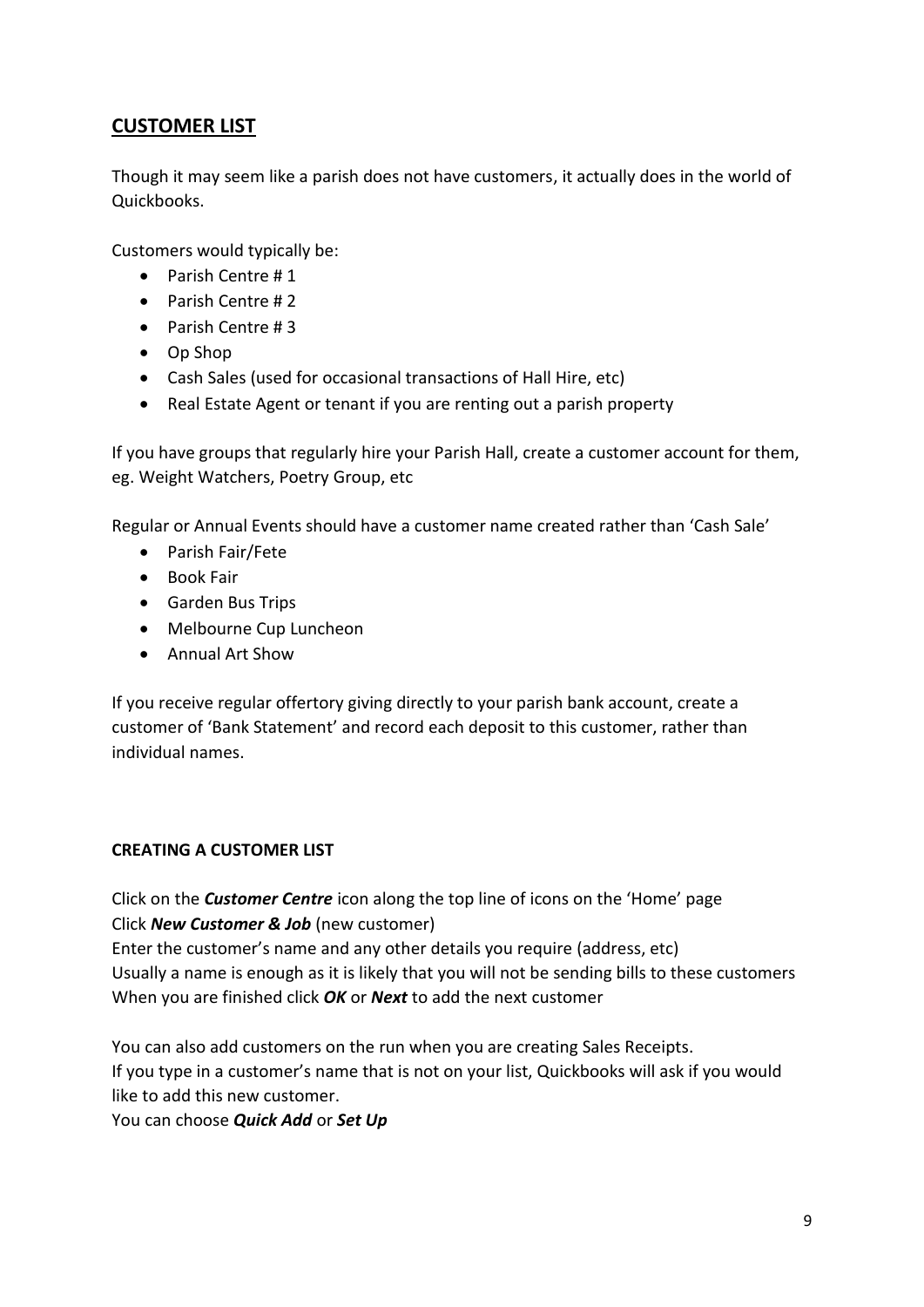## **SUPPLIER LIST**

A Supplier is anyone you pay money to.

### **CREATING A SUPPLIER LIST**

Click on *Supplier Centre* Click on *New Supplier* Enter all details required – Name, address, contact phone no's, etc If you pay via direct bank deposit you can enter bank account details

Enter as much or as little as you require When you are finished click *OK* or *Next* to add the next customer

Just like customers, you can add suppliers on the run. When entering bills, if you type in a supplier's name that is not on your list, Quickbooks will ask if you would like to add this new supplier. You can choose *Quick Add* or *Set Up*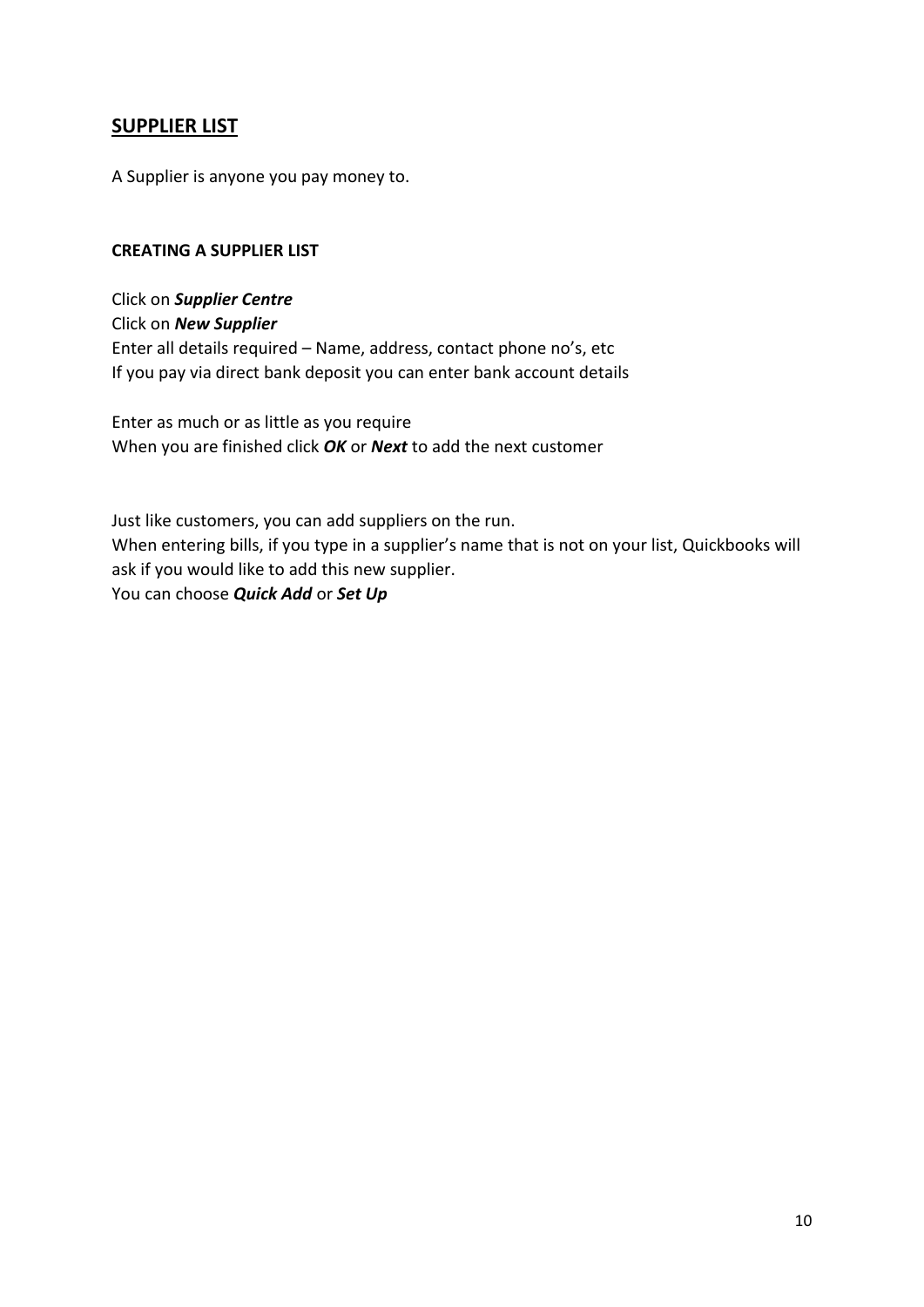The set up does take time, but you only have to do it once.

If your Chart of Accounts and Item Lists are set up with as much detail as required, recording transactions will be the easy part.

Once all of your set up is complete you can start recording transactions.

# Hint: *Follow the Arrows*

Follow the arrows on the home page until they stop, and (hopefully) you'll get to the end of each month with no dramas at all…and if you do I'm only a phone call away.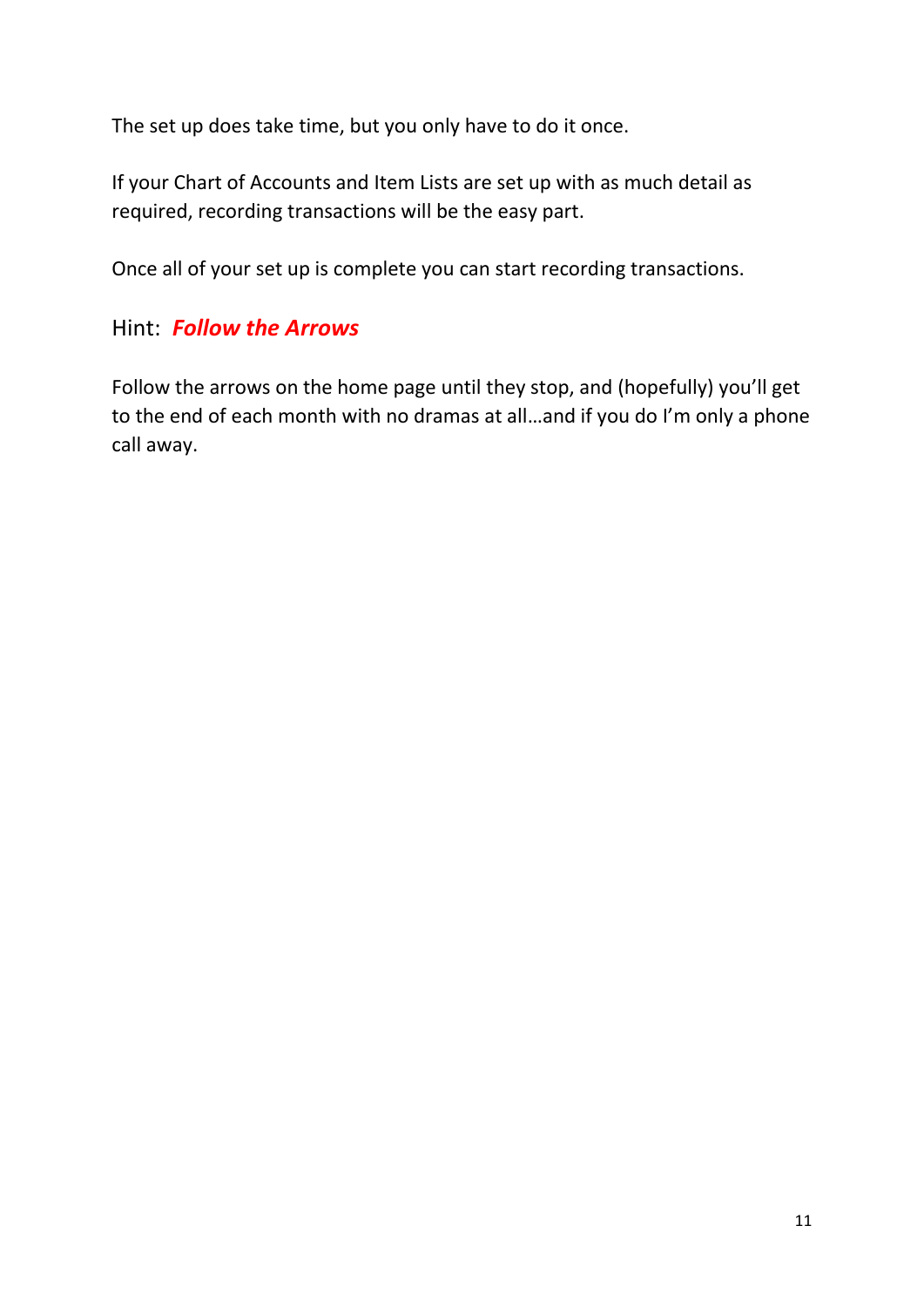# **CASH SALE and DEPOSIT (all in one)**

There are 2 ways of recording income:

- 1. Invoice
- 2. Sales Receipt

## *I suggest you use Sales Receipts for all income transactions*

## **CREATE SALES RECEIPTS**

Click on *Create Sales Receipt* Customer is **………………** Change the date Sale No. is automatically given by QB Enter Item (use the drop down screen to choose correct item) Enter \$ amount in the 'rate' column Enter a tax code or make sure the existing code is correct Make sure the 'to be printed' box is ticked Choose Bank Account for the deposit (use drop down screen to choose correct account) *Save and New/Close*

|     | Some Sales Receipts may only have 1 line: |    |           |            |
|-----|-------------------------------------------|----|-----------|------------|
| Eg. | Op Shop Sales                             |    | \$168.45  | FRE        |
|     | Others may have more:                     |    |           |            |
| Eg. | <b>Offertories</b>                        |    | \$965.40  | FRE        |
|     | Missions: ABM                             | Ś  | 20.00     | <b>FRE</b> |
|     | <b>Missions: GHMF</b>                     | Ś. | 10.60     | <b>FRE</b> |
|     | Donation                                  | Ś. | 50.00     | <b>FRE</b> |
|     | <b>Total</b>                              |    | \$1046.00 |            |

Just make sure the Sales Receipt equals the amount of money received. Eg. If \$1046.00 was counted after a Sunday service, the Sales Receipt needs to equal \$1046.00 and this should be the amount deposited.

Op Shop sales may only be deposited once or twice a week, but there should be a Sales Receipt for each day of trading.

I recommend printing all Sales Receipts and attach any corresponding paperwork. Every deposit on your bank statement should have a matching Sales Receipt which then makes it easy for the auditor and/or accountant at the end of the financial year. File these in a binder using dividers to separate each month.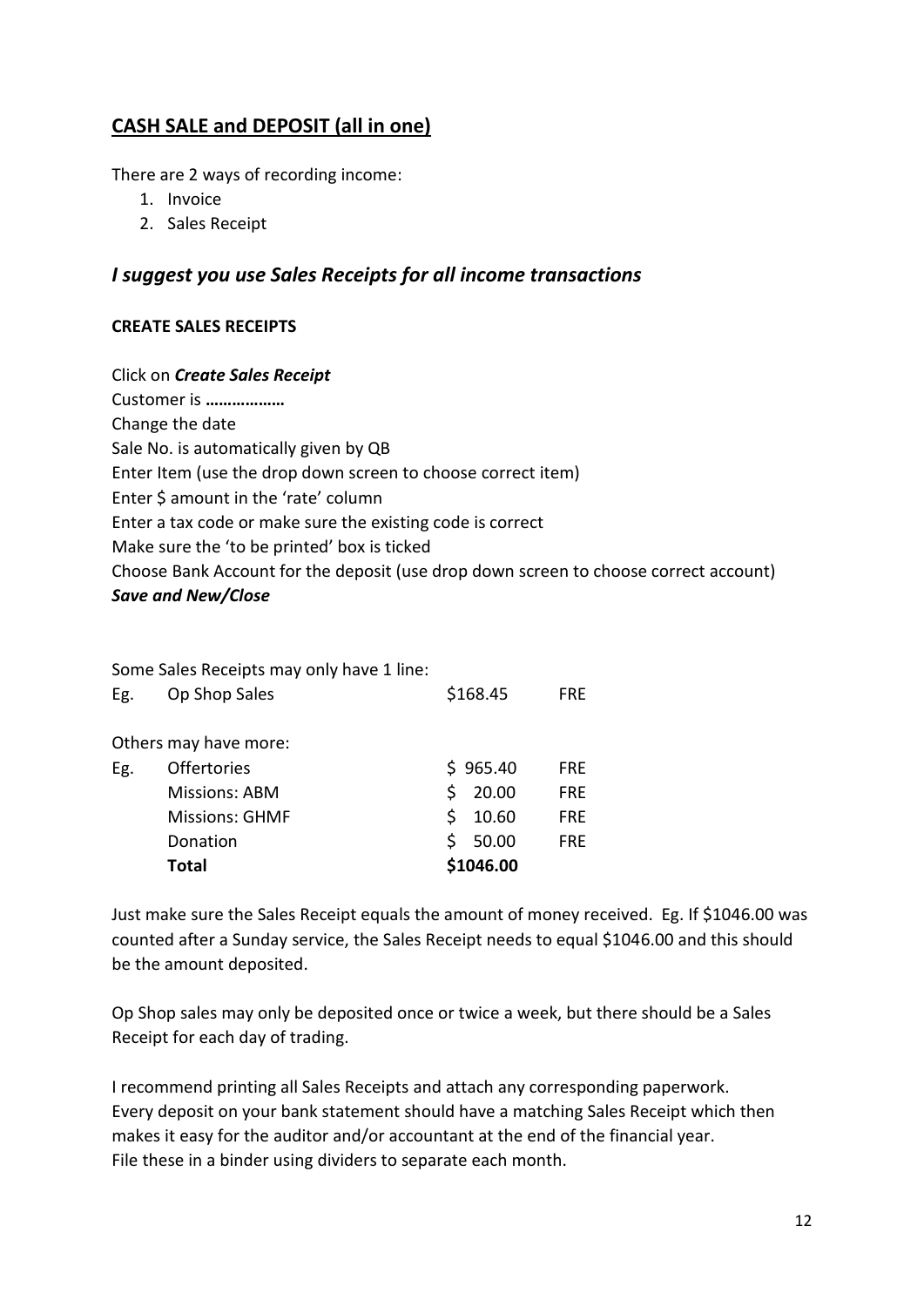| <b>Enter Sales Receipts</b>                                                        |                                                                 |                   |     | Type a help question Ask |                                            | MHow Do I?                                          |                                                |    |
|------------------------------------------------------------------------------------|-----------------------------------------------------------------|-------------------|-----|--------------------------|--------------------------------------------|-----------------------------------------------------|------------------------------------------------|----|
| <sup>1</sup> Previous D <sup></sup> Next                                           | $\mathbf{S} \cdot \mathbf{S} \cdot \mathbf{B} \cdot \mathbf{A}$ |                   |     |                          | <b>司 Spelling G History ▼ ③ Time/Costs</b> |                                                     |                                                | >> |
| Customer: Job<br>SOLD TO:<br>Brad Lamb<br>1921 Appleseed Lane<br>Bayshore CA 94326 | Lamb, Brad:Room Addition<br><b>Sales Receipt</b>                |                   |     |                          | 12/15/2007<br>CHECK NO.                    | Template<br>Custom Sales Receipt<br>DATE<br>■<br> 1 | Customize<br>SALE NO.<br><b>PAYMENT METHOD</b> |    |
| <b>ITEM</b>                                                                        | DESCRIPTION                                                     |                   |     | QTY                      | RATE                                       | <b>AMOUNT</b>                                       | Tax                                            |    |
| Permit                                                                             | Building permit 1                                               |                   |     |                          | 1.00                                       |                                                     | 1.00 Non                                       | ۸  |
| Permit                                                                             | Building permit 2                                               |                   |     |                          | 2.00                                       | 2.00 Non                                            |                                                | E  |
| Permit                                                                             | Building permit 3                                               |                   |     |                          | 3.00                                       | 3.00 Non                                            |                                                |    |
|                                                                                    |                                                                 |                   |     |                          |                                            |                                                     |                                                | v  |
| Customer                                                                           |                                                                 | v                 |     | Tax San Tomas            | (7.75%)                                    | 0.00                                                |                                                |    |
| Message                                                                            |                                                                 |                   |     |                          | Total                                      | 6.00                                                |                                                |    |
| To be printed                                                                      | To be e-mailed                                                  | Customer Tax Code | Tax | Memo<br>Save & Close     | Process credit card payment when saving    | Save & New                                          | Revert                                         |    |

## **TO PRINT A SALES RECEIPT**

Click on '*File*' at the top left hand corner of the screen Go down to '*Print Forms*' Select *Sales Receipts*

A small box will appear with a selection of Sales Receipts Tick the ones you want to print Click *OK* Choose your printer and *Print*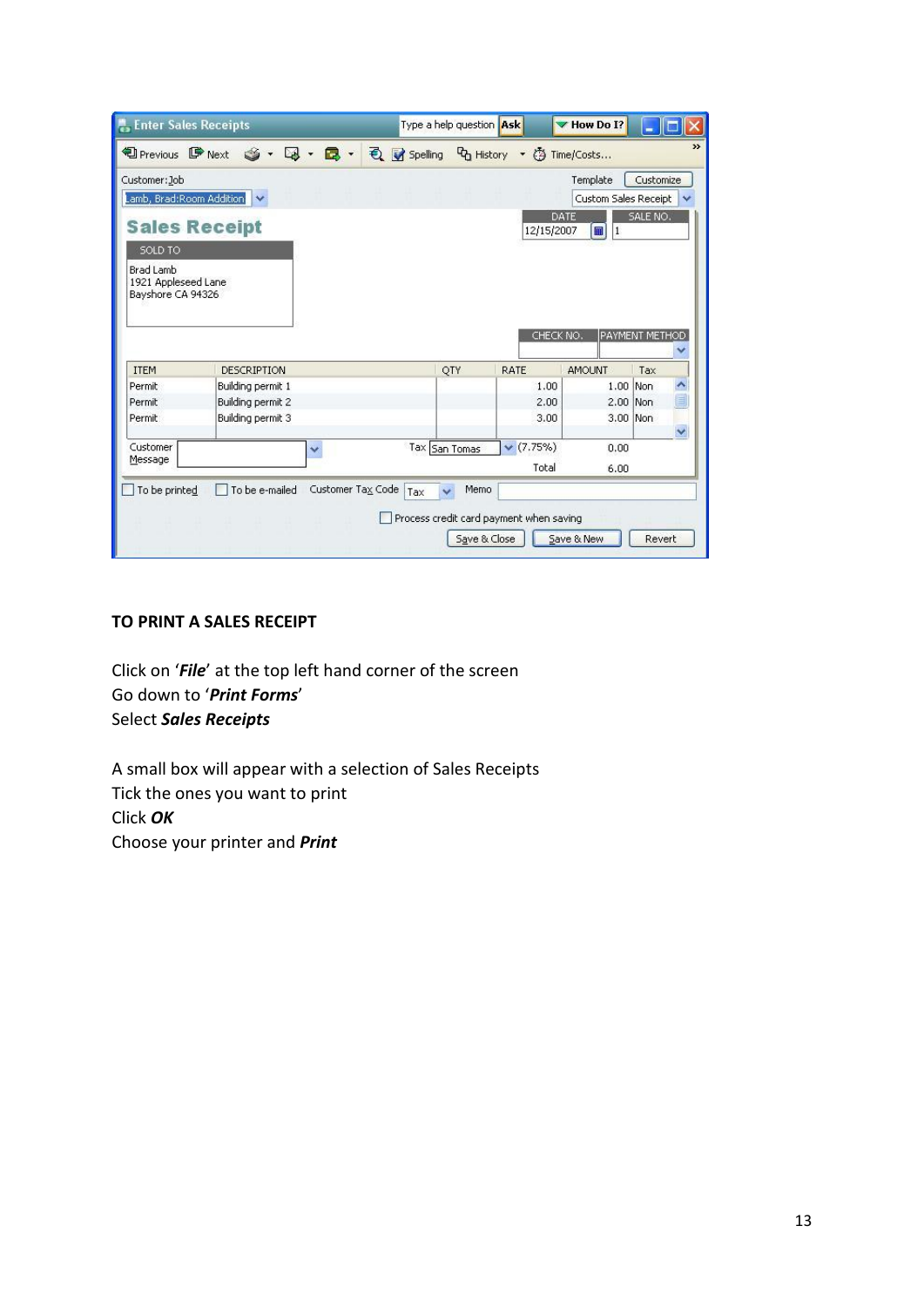## INVOICES  $\longrightarrow$  RECEIVE PAYMENTS  $\longrightarrow$  DEPOSIT

#### **INVOICES**

You will only need to use the invoice function if you actually need to hand an invoice to a customer. Eg. If a group regularly hires the parish hall and you issue them with an invoice each month. If they pay you automatically each month without the need of an invoice, use Sales Receipts.

#### **CREATING INVOICES**

Click on *Invoices* Enter *Customer Name* Enter date Enter Item (use drop down list to choose correct item) Enter the \$ amount under 'price' Check the tax code is correct or enter one Make sure the box is ticked 'to be printed' *Save and Close/New*

#### **TO PRINT INVOICES**

Click on '*File*' at the top left hand corner of the screen Go down to '*Print Forms*' Select *Invoices*

A small box will appear with a selection of invoices Tick the ones you want to print Click *OK* Choose your printer and *Print*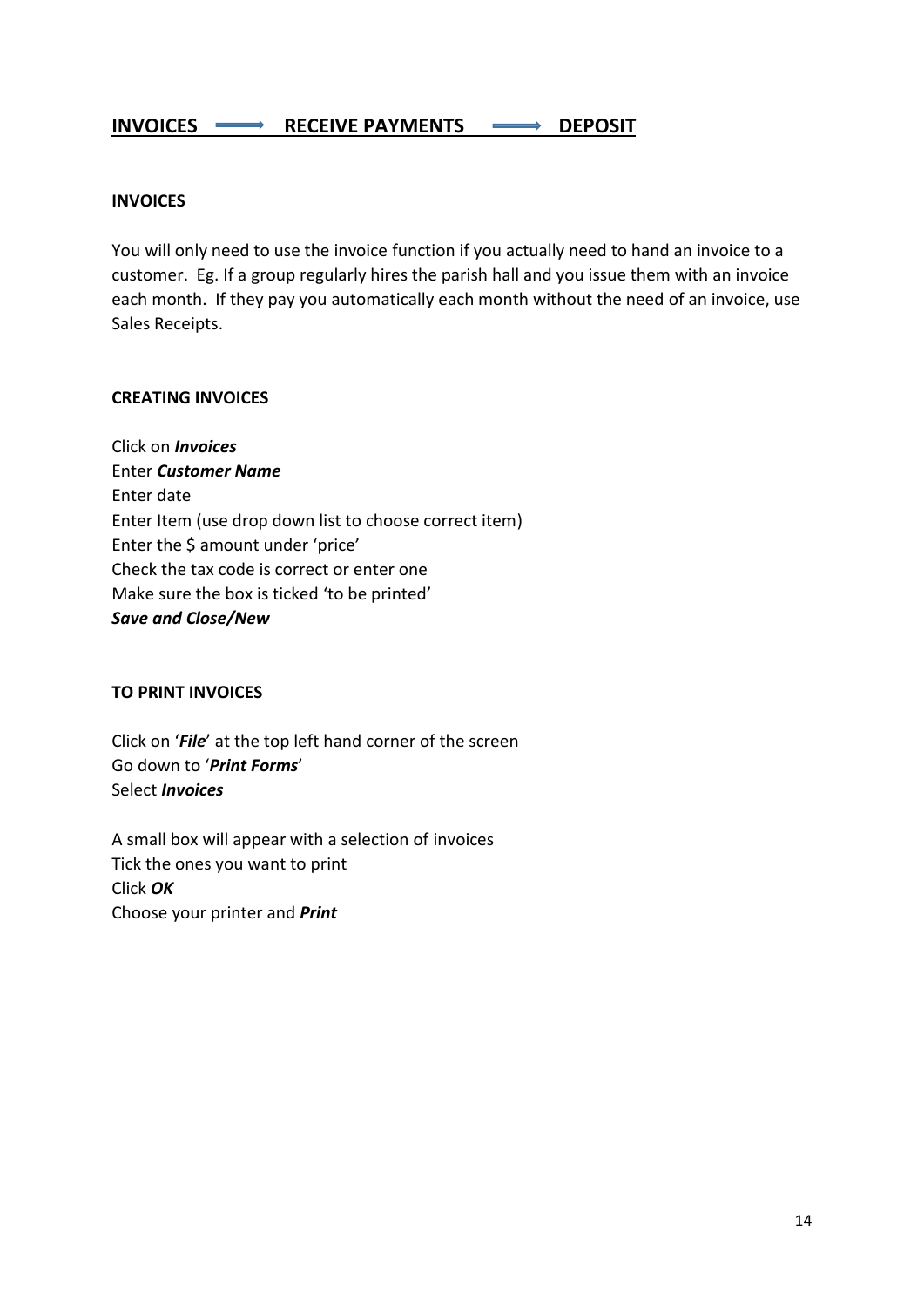### **RECEIVE PAYMENTS**

When receiving money for an invoice choose *Receive Payments* Enter the customer Enter the \$ amount Date Payment Method (cheque, cash, whatever) Enter a cheque number or the cash receipt number

Quickbooks will allocate what transaction it wants the payment to go against – most of the time this is correct, but sometimes you may want to uncheck the auto selection and tick another

Click *Save and Close/New*

#### **RECORD DEPOSITS**

Click on *Record Deposits* Tick the line or lines to deposit (the deposit amount must match your bank statement) Choose the correct bank account Change the date to correspond with bank statement deposit date *Save and New/Close*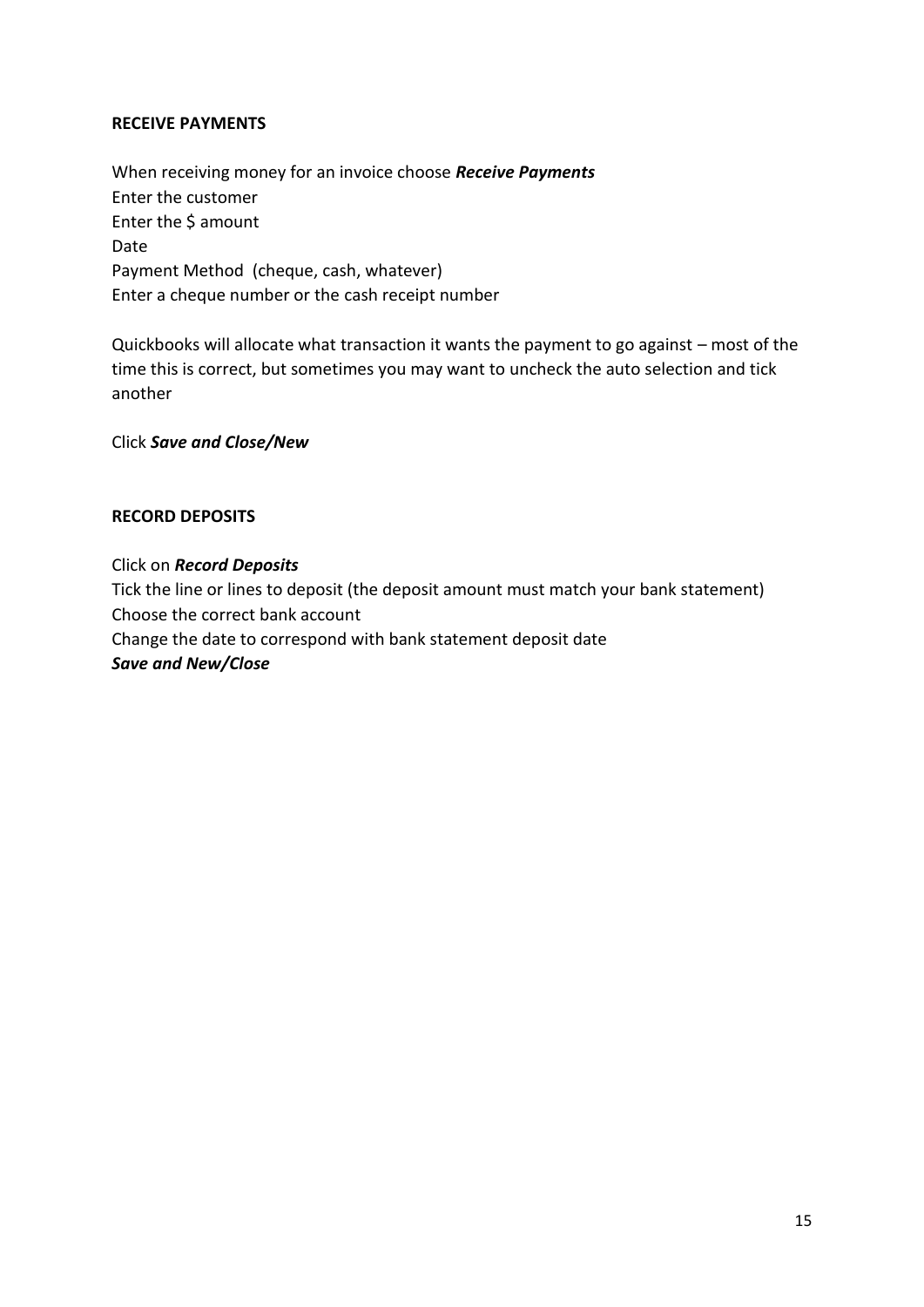# **ENTER BILLS WE PAY BILLS**

#### **ENTER BILLS**

Click on *Enter Bills* Enter the Supplier Enter the date Enter the full amount of the supplier invoice Tab down to the body of the bill Use the drop down screen under 'Account' and choose the expense account you wish to use With Suppliers that are regularly used, the expense account will usually pop up with the last used account. If not, enter the expense account or change what is already there. Make sure the tax code is correct

#### *Save and Close/New*

#### **PAY BILLS**

Click on *Pay Bills* Select the suppliers you wish to pay Select the bank account Select your payment method (cheques, direct debit, etc) Check the date Click on *Pay Selected Bills*

#### *Printed cheques*

With printed cheques a few more small screens will pop up. Make sure the first cheque number is correct Put the cheques in your printer Print

#### *Hand written cheques*

After you choose 'assign cheque number', a small screen will pop up and you can manually enter each cheque number against the bill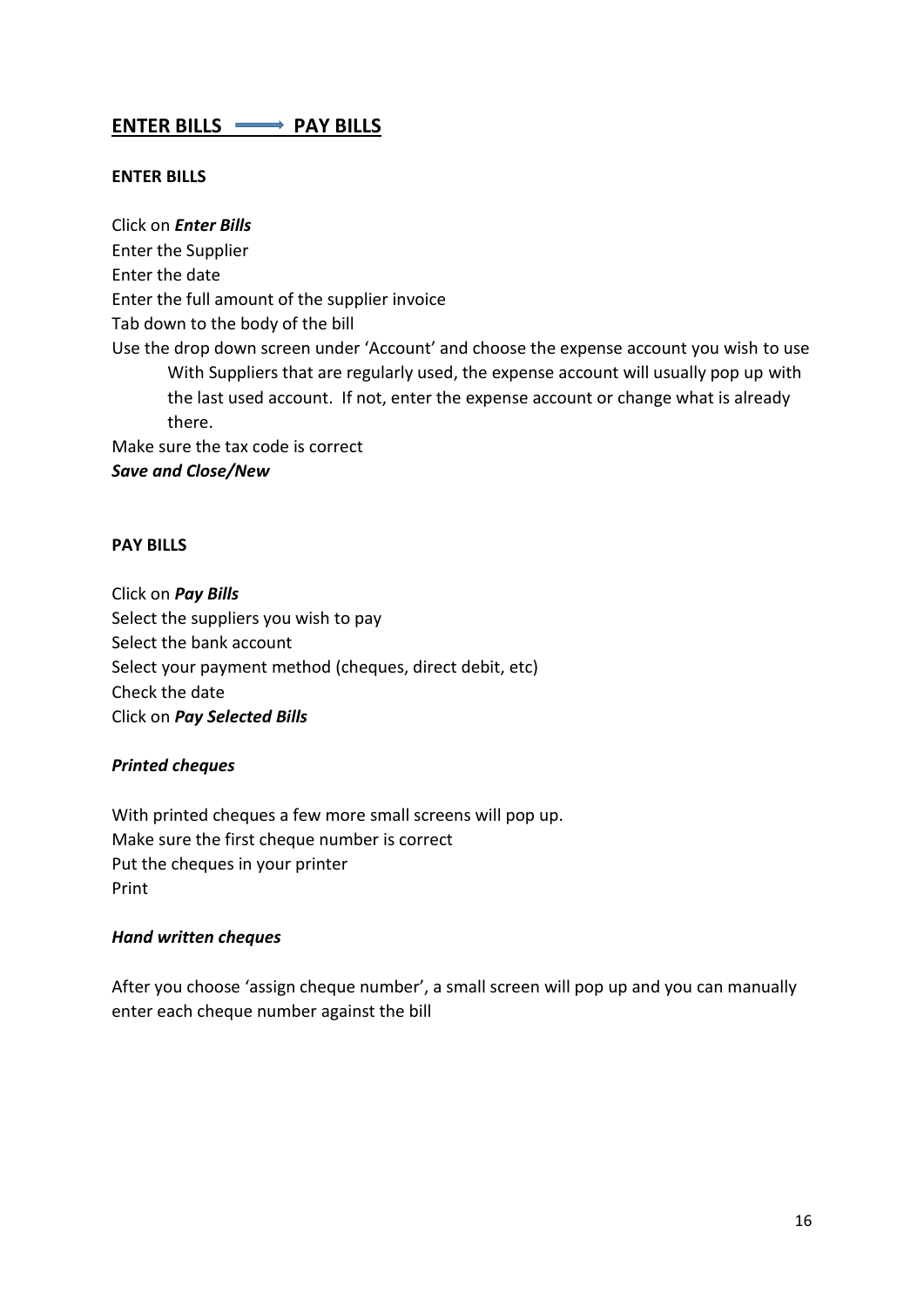## *Remittance Slips*

I suggest you print a Remittance Slip for every cheque you write or payment you make. Attach this to the paid bill, and file in a binder using dividers to separate each month.

Click on '*File*' at the top left hand corner of the screen Go down to '*Print Forms*' Select *Remittance Slips*

A small box will appear with a selection of payments Tick the ones you want to print Click *OK* Choose your printer and *Print*

Print remittance slips for all banks accounts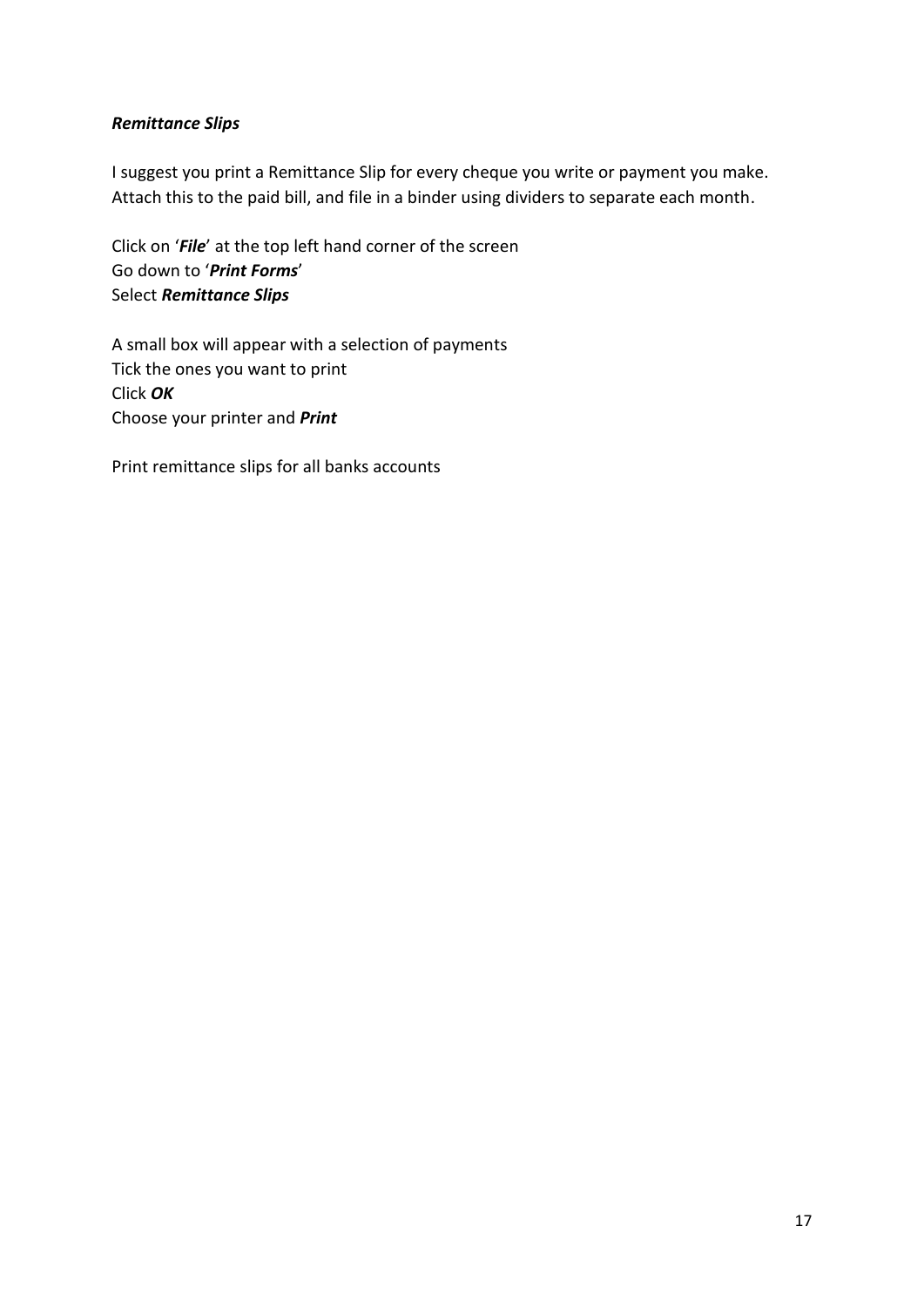# **RENTAL INCOME & REAL ESTATE FEES**

Rental Income that the parish earns is entered as two transactions:

- 1. Gross Rental amount as a Sales Receipt
- 2. Rental charges as a Bill

When the statement arrives from the Real Estate it should be broken up into income and fees.

Eg. Gross Rent received \$1000.00 Real Estate Commission/Fees \$76.00

The rental income is GST free (FRE) The fees are GST inclusive (NCG)

### **Sales Receipt**

Create a Sales Receipt for the gross amount of rent received (\$1000) The customer will be the Real Estate or tenant Deposit the full amount to the correct bank account/ADF account Save & Close

#### **Bill**

Create a Bill for the fees charged (\$76.00) The Supplier is the Real Estate or tenant Pay the bill from the correct bank account Use direct debit as payment method

Print off the Sales Receipt and the Remittance Slip and attach them to the rent statement

When it comes time to reconcile, tick off both transactions (one on each side of the reconciliation page) which will equate to the net rental income that has been deposited into the bank account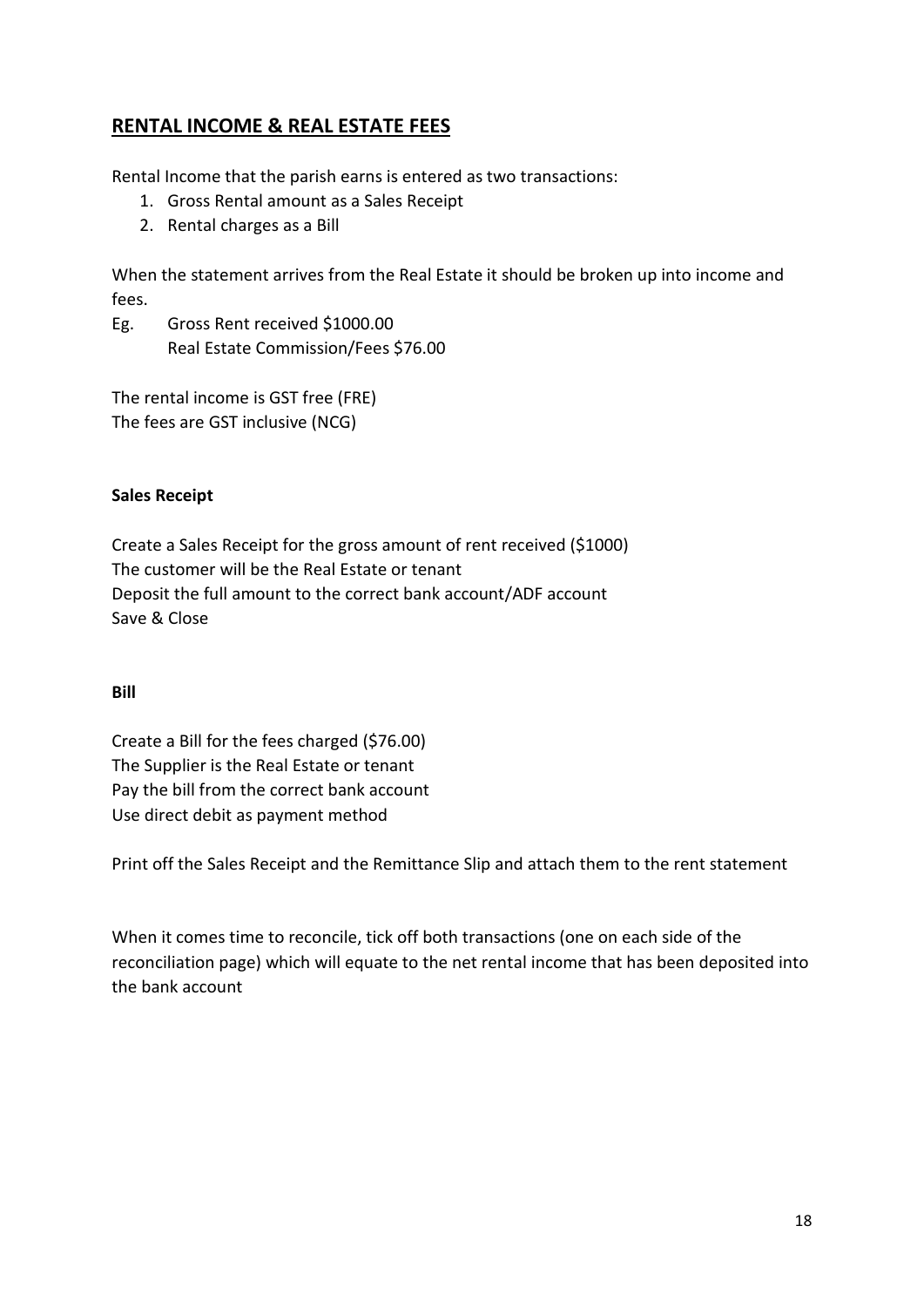## **BANK CHARGES**

Bank fees from your bank statement are entered as bills.

Click on *Enter Bills* Enter the Supplier (NAB, CBA, Bendigo Bank, etc) Enter the date Enter the full amount of the bank charge 'Account' will be *bank charges/fees* (whatever your Chart of Accounts listing is) Tax code is *NCG Save and Close/New*

Click on *Pay Bills* Select the Supplier you wish to pay (as above) Select the bank account that the fees were deducted from Select your payment method (direct debit) Check the date Click on *Pay Selected Bills*

# **BANK INTEREST and ADF/TRUST INTEREST earned**

Bank Interest and ADF Interest credited to your account is entered as a Sales Receipt.

Click on *Create Sales Receipt* Customer is *ADF Gippsland / or your financial institution* Change the date Sale No. is automatically given by QB Enter Item *ADF Interest / Bank Interest / Interest* (whatever your Item is) Enter \$ amount in the 'rate' column Tax code is *FRE* Choose the correct Bank Account/ADF/Trust Account to be deposited into Make sure the 'to be printed' box is ticked *Save and New/Close*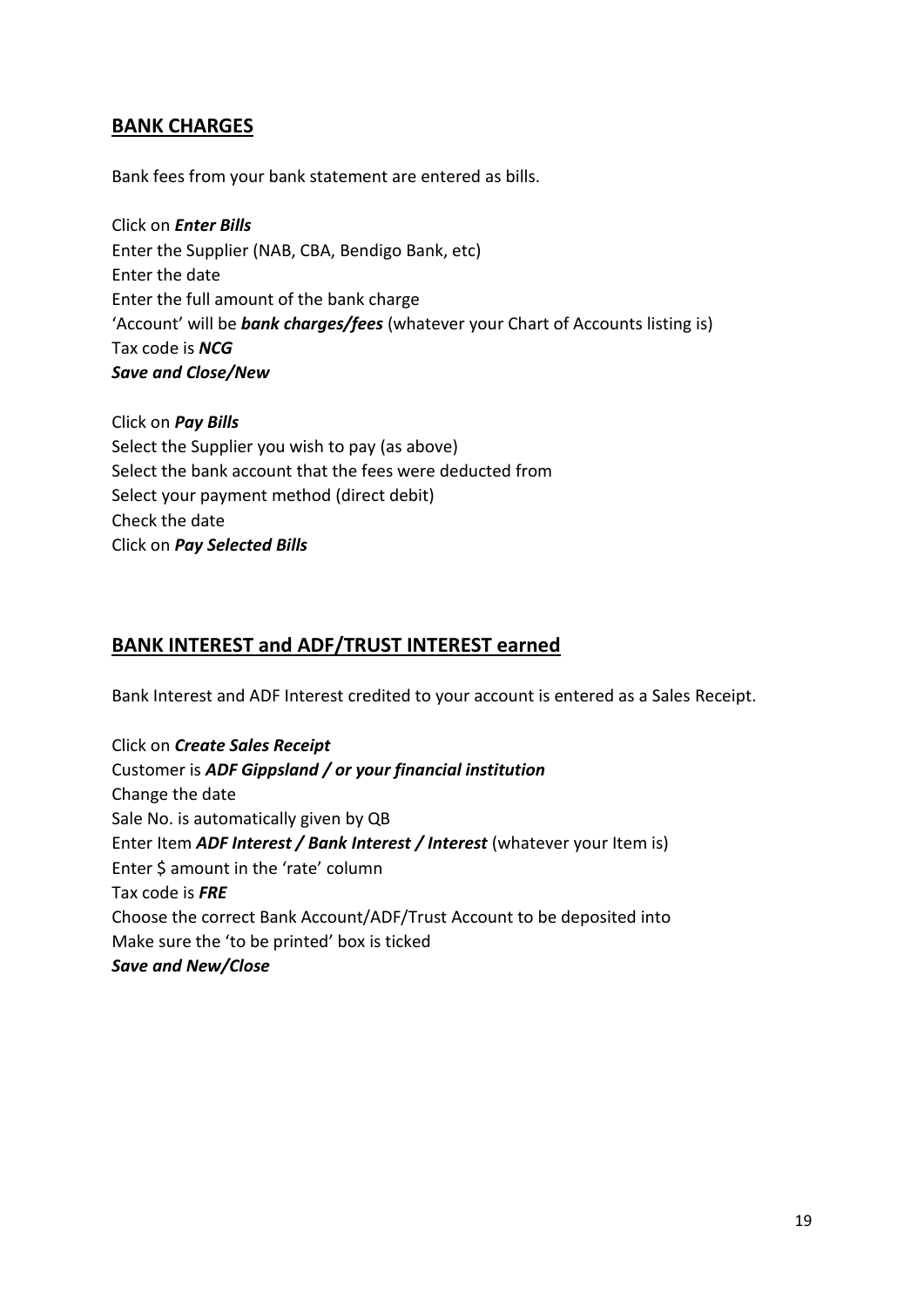# **LOANS (ADF or bank loans)**

Loans are set up as Liabilities and therefore cannot have transactions go through them the same way as bank accounts.

#### **Loan Payments**

Click on *Enter Bills*

The Supplier will be ADF Gippsland (or the bank you are paying) The Account will be the loan itself in the drop down menu (NOT an expense account) Pay the bill as you normally would

#### **Loan Interest**

This is done through a General Journal You will need to have an Expense Account called *Interest Payable* in your Chart of Accounts You will credit the loan directly and debit an expense account

#### Eg.

| Date $-30/06/2014$ | Entry No $-$ Apr-Jun (or whatever period it is for) |  |
|--------------------|-----------------------------------------------------|--|
|--------------------|-----------------------------------------------------|--|

| <b>Account</b>      | <b>Debit</b> | <b>Credit</b> | <b>Tax</b> | <b>Memo</b>                      |
|---------------------|--------------|---------------|------------|----------------------------------|
| ADF - Building Loan |              | \$750.00      | <b>NCF</b> | Building Loan interest June 2014 |
| Interest Payable    | \$750.00     |               | <b>NCF</b> | Building Loan interest June 2014 |

## **Save & Close**

If you then look at your loan account (double click on it to open it up) through the Chart of Accounts, you will see the payments are reducing the loan and the interest is increasing it.

The balance of your loan should equal the balance on your Trust/bank statement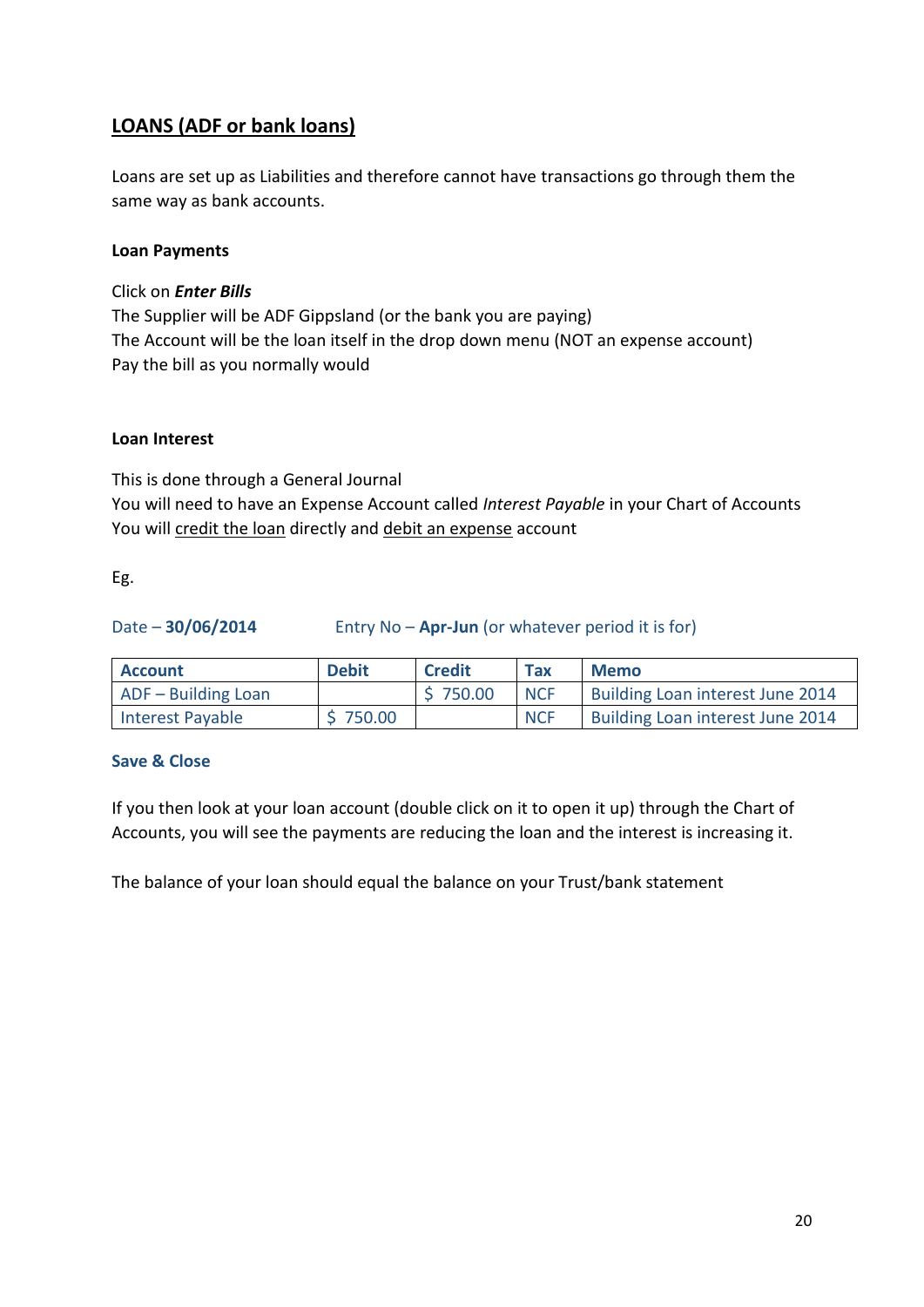# **TRANSFER FUNDS**

To transfer funds from one parish bank account to another, or from an ADF account to your trading bank account (or vice-versa) is a very easy one-step process.

Obviously you will need to physically move the funds from your parish accounts either by writing a cheque or through internet banking, and you will need to request a payment from the Diocese from an ADF account, but when you see these amounts on your bank statement, it is very quick and easy to process.

Click on *Banking* along the very top of the screen Scroll down to *Transfer Funds* Enter the date Choose the bank/ADF account where the money came from Choose the bank/ADF account where the money went to Enter the transfer \$ amount Enter a Memo if you wish Click *Save and Close*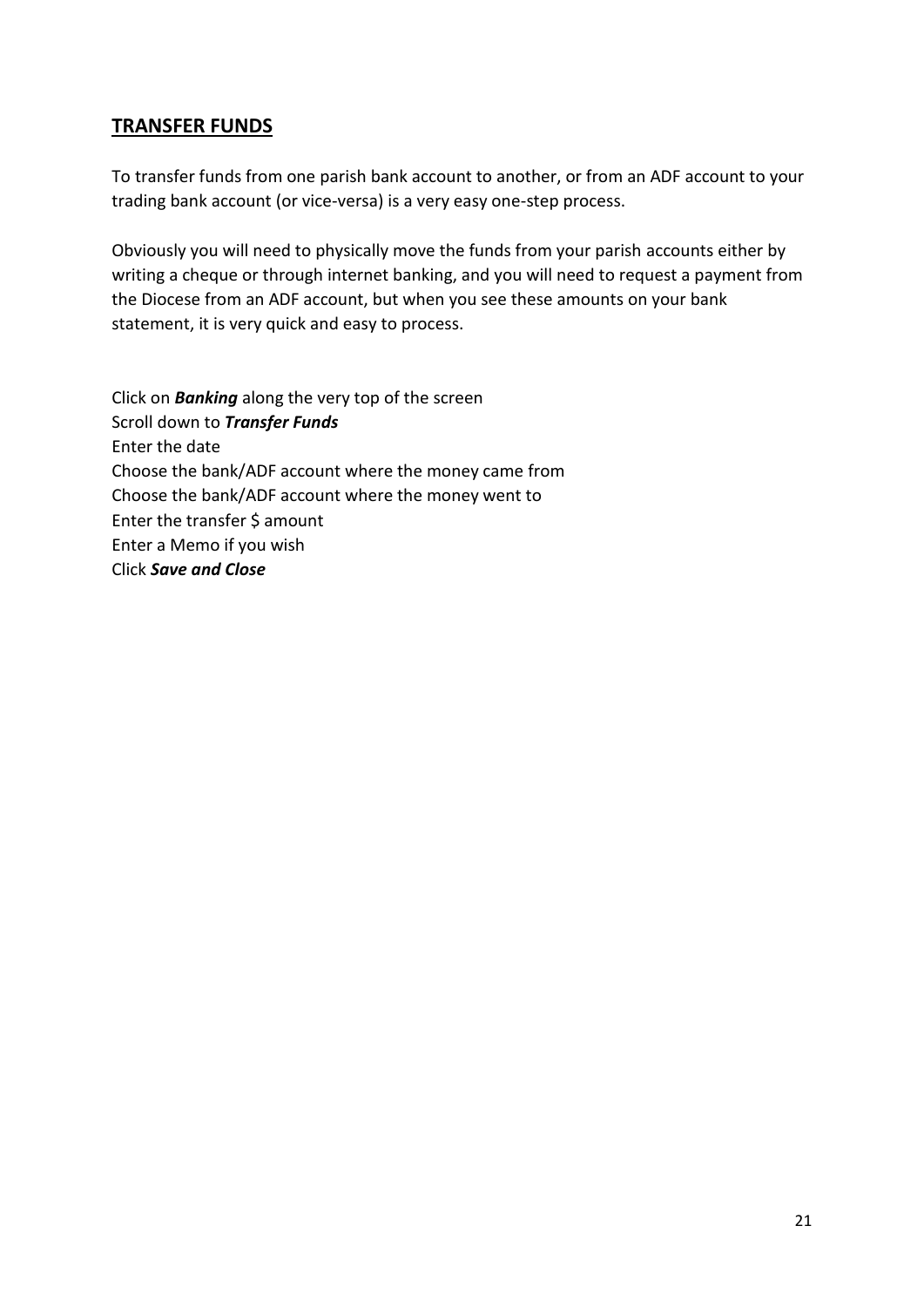# **RECONCILE**

Once EVERYTHING in the month has been entered into Quickbooks and you have a current bank statement/internet banking printout, you are ready to reconcile.

EVERY parish bank account should be reconciled each month. ADF accounts should be reconciled quarterly once you receive your statements from the Diocese.

Click on *Reconcile* on the Home Page Choose a bank account Enter the Statement Date (the last day of the month) The Opening Balance will appear as the previous months closing balance Enter the Closing Balance (bank statement balance on the last day of the month) Click *Continue*

A new screen will appear with 2 sides:

- 1. Cheques and Payments
- 2. Deposits and Other Credits

Slowly make your way through your bank statement, transaction by transaction and tick off each corresponding transaction.

Once everything on your bank statement has been ticked off with a matching Quickbooks entry, the Difference should be 0.00. Click *Reconcile Now*

Print a *Summary* and a *Detailed Reconciliation* and file in your reports folder.

| <b>AL</b> Reconcile - Checking                                                                                                                                                               |                                                                                                                                                                             |                                                                                                                    |                                                                                                                                                                                                        |         |                                                                                             |                                                                           |                                                                                                                             |
|----------------------------------------------------------------------------------------------------------------------------------------------------------------------------------------------|-----------------------------------------------------------------------------------------------------------------------------------------------------------------------------|--------------------------------------------------------------------------------------------------------------------|--------------------------------------------------------------------------------------------------------------------------------------------------------------------------------------------------------|---------|---------------------------------------------------------------------------------------------|---------------------------------------------------------------------------|-----------------------------------------------------------------------------------------------------------------------------|
| For period: 12/31/2012                                                                                                                                                                       |                                                                                                                                                                             |                                                                                                                    |                                                                                                                                                                                                        |         |                                                                                             |                                                                           | Hide transactions after the statement's end date                                                                            |
| Checks and Payments                                                                                                                                                                          |                                                                                                                                                                             |                                                                                                                    | Deposits and Other Credits                                                                                                                                                                             |         |                                                                                             |                                                                           |                                                                                                                             |
| Chk#<br>Date $\triangle$<br>ℐ                                                                                                                                                                | Payee                                                                                                                                                                       | Amount                                                                                                             | ℐ<br>Date $\triangle$                                                                                                                                                                                  | Chk#    | Payee                                                                                       | Type                                                                      | Amount                                                                                                                      |
| 10/31/2012<br>433<br>10/31/2012<br>436<br>451<br>11/14/2012<br>10068<br>11/17/2012<br>11/17/2012<br>10069<br>11/19/2012<br>460<br>461<br>11/21/2012<br>462<br>11/22/2012<br>Highlight Marked | Sergeant Insurance<br>Bayshore Water<br>Larson Flooring<br>Elizabeth N. Mason<br>Gregg O, Schneider<br>City of Bayshore<br>Timberloft Lumber<br>Bank of Anycity<br>Mark All | $712.56$ $\land$<br>24.00<br>3,200.00<br>962.13<br>1,108.76<br>225.00<br>1,940.40<br>$244.13 \times$<br>Unmark All | $\sqrt{111/21/2012}$<br>$\sqrt{ }$<br>11/25/2012<br>√<br>11/25/2012<br>$\sqrt{ }$<br>11/25/2012<br>11/25/2012<br>$\sqrt{ }$<br>ℐ<br>11/25/2012<br>✔<br>11/25/2012<br>$\sqrt{ }$<br>11/25/2012<br>Go To | Matched | Cook, Bri                                                                                   | <b>DEP</b><br><b>DEP</b><br>DEP<br>DEP<br>DEP<br>DEP<br>DEP<br><b>PMT</b> | 5,912.93<br>0.00<br>10,000.00<br>2,580.00<br>14,085.30<br>1,200.00<br>4,264.78<br>4,225.41 $\sqrt{ }$<br>Columns to Display |
| Beginning Balance<br>Items you have marked cleared<br>Deposits and Other Credits<br>Checks and Payments<br>72                                                                                |                                                                                                                                                                             | 67.252.11<br>123,327,37<br>142,548.26                                                                              |                                                                                                                                                                                                        | Modify  | Service Charge<br><b>Interest Farned</b><br>Ending Balance<br>Cleared Balance<br>Difference | Reconcile Now                                                             | 0.00<br>0.00<br>49,093.34<br>48,031.22<br>1,062.12<br>Leave                                                                 |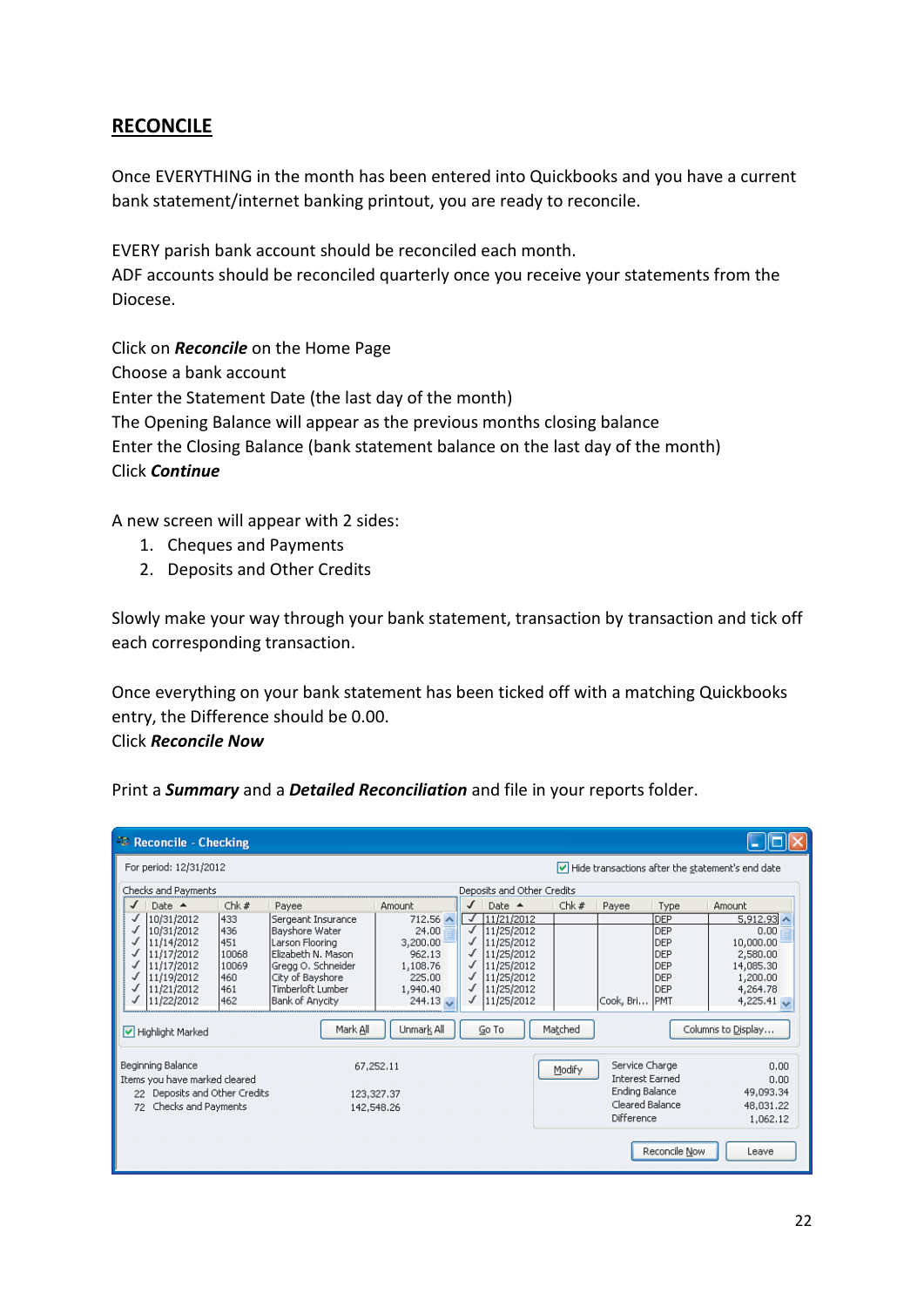## **If the reconciliation difference is NOT 0.00**

Hopefully in the process of the reconciliation, you will either find an entry that has not been entered into Quickbooks, or an entry with a differing value.

If the balance is not 0.00, click *Leave* and fix the problem.

### **Solution # 1 – Enter the missing entry**

#### Quite simple

Find the deposit or cheque that is showing on your bank statement but has not been entered into QB and enter it as you would a Sales Receipt or a Bill Go back to the Reconciliation and tick off the entry Balance should now be 0.00 Click *Reconcile Now* Print *Summary* and *Detailed Reconciliation*

### **Solution # 2 – Correct an entry**

Eg # 1.

A cheque was written for \$230.68 and was presented for \$230.63. You have a difference of 0.05 that needs to be corrected.

You will be able to see on the reconciliation page who the cheque was written to Go to the *Supplier Centre* and find the Supplier on the LHS of the screen The centre of the page will show all bills and payments relating to the Supplier Double click on the Cheque Payment that needs to be changed Change the cheque amount from \$230.68 to \$230.63 Change the Amount Paid to \$230.63 A small box will appear asking if you are sure you want to change this transaction as it relates to other transactions Click *Yes*

Go back to *Reconcile* Tick the new changed entry Balance should be 0.00 Click *Reconcile Now* Print *Summary* and *Detailed Reconciliation*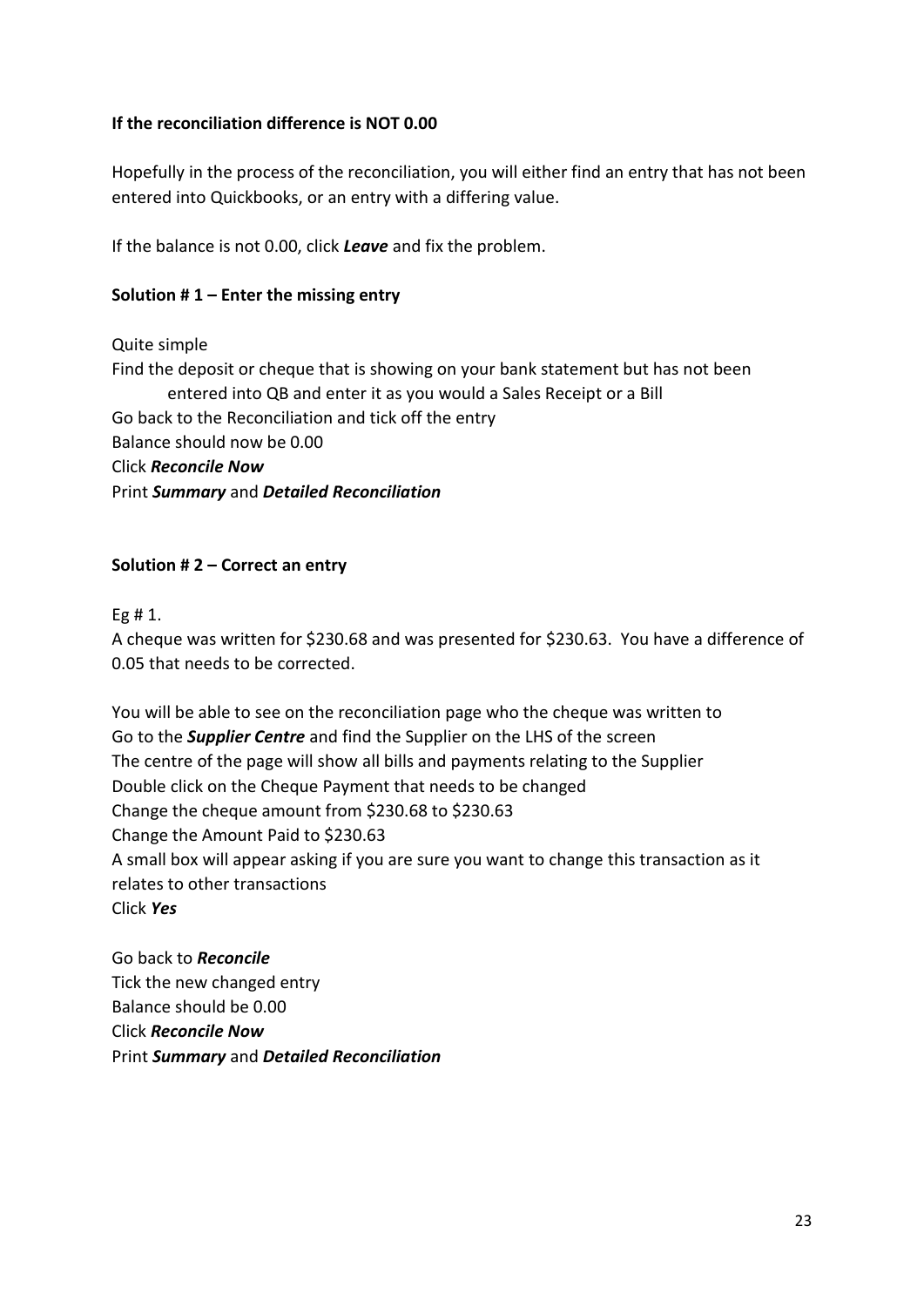## Eg # 2.

A Sales Receipt was entered and deposited as \$485.10 but the bank statement is showing \$485.40.

You need to find the Deposit first and work backwards to the Sales Receipt

The quickest way to find the deposit is to double click on the *Chart of Accounts* Double click on the bank account with the error Find the incorrect deposit Double click on the deposit to open it up Click on *Edit* along the very top of the screen You can choose to *Delete Deposit* or *Void Deposit* (personally I would choose delete)

Now you need to find the Sales Receipt You can click on *Create Sales Receipts* and then click on *Previous* (just above Customer:Job drop down screen) until you find the one you want to change, OR You can click on *Customer Centre* and find it through choosing the Customer

Once you have found and opened the entry Change the \$ amount to equal the bank statement deposit Click on *Save and Close*

## Click on *Record Deposits*

The Sale with the correct deposit amount should be sitting there ready to go Deposit it as previously explained with the correct date, etc

Go back to *Reconcile* Tick the new changed entry Balance should be 0.00 Click *Reconcile Now* Print *Summary* and *Detailed Reconciliation*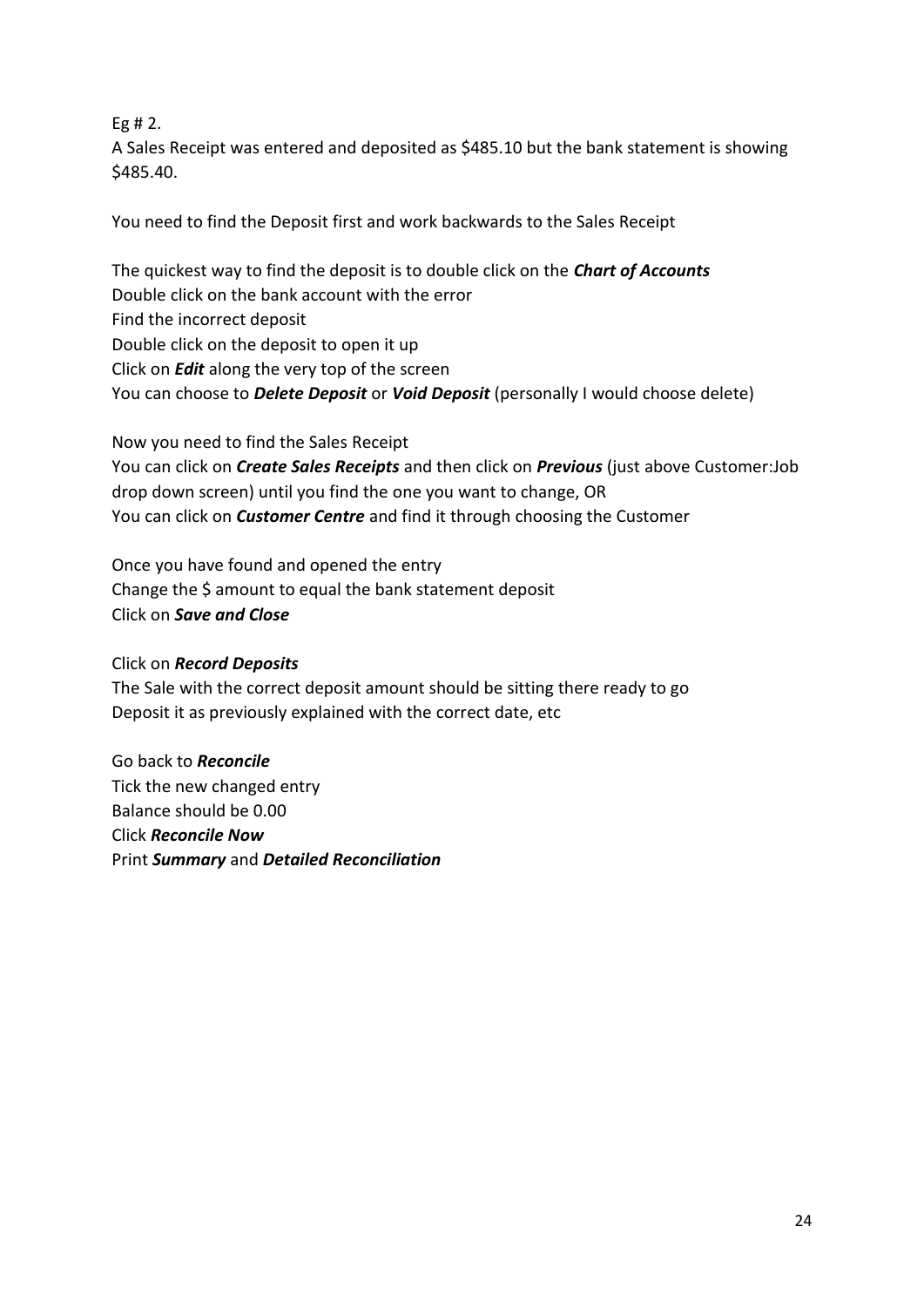# **REPORTS**

Before printing reports for the month, make sure that ALL entries have been made.

I suggest doing your bank reconciliations before printing reports, because a reconciliation is generally where you will pick up on an error.

I suggest printing the following reports, however each parish Council is different and may require some additional reports at the meeting.

- Profit & Loss Standard *OR* Profit & Loss YTD Comparison
- Balance Sheet
- Trial Balance

If you have entered a budget into QB, you can also print

• Profit & Loss Budget Performance

#### **PRINTING REPORTS**

Click on *Reports* along the very top of the screen Scroll down to *Company & Financial* Here you will find *Profit & Loss* reports and *Balance Sheets*

Scroll down to *Accountant* Here you will find the *Trial Balance*

Scroll down to *Budgets & Forecasts* Here you will find *Profit & Loss Budget Performance*

Once you choose a report to print, click on it to open it up, change the date range and print

Have a good look through all of the categories and decide what reports are right for your Parish Council.

Print off a few samples and take them to your meeting and decide as a group if you are unsure.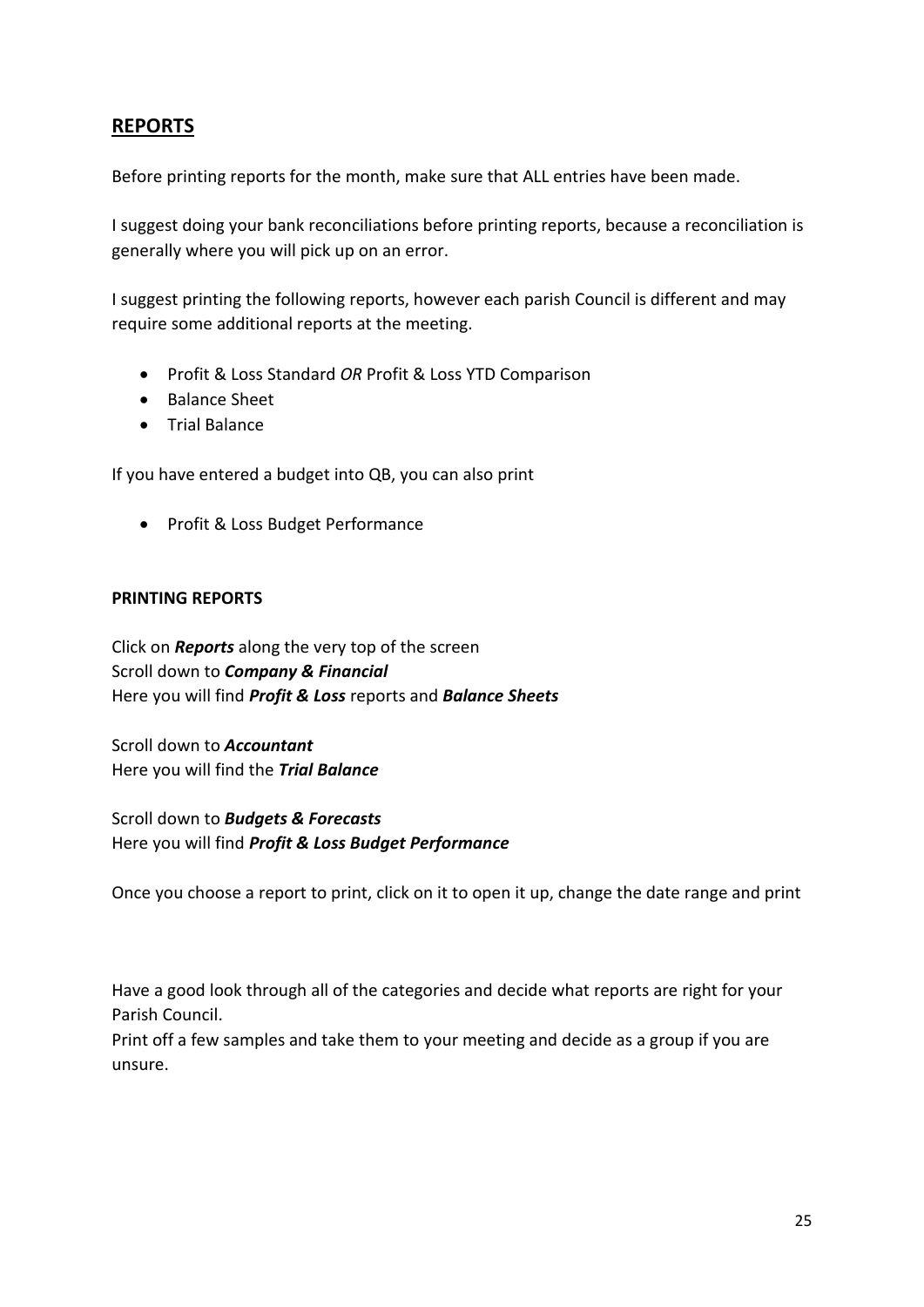# **BAS**

Again, every entry must be entered for the 3 months relating to the BAS. If not, your reports will not be correct.

Click on *Reports* along the very top of the screen Scroll down to *Tax* Choose *Tax Liability* The date range will be the entire quarter. Eg. Jan 1 – Mar 31, 2014 *Print* File with your reports

This report gives you a summary of the quarterly refund due, or payment you need to make to the ATO

Click on *Reports* along the very top of the screen Scroll down to *Tax* Choose *Simplified BAS/IAS*

Click on *Configure* Make sure there is a **dot** in the circle for **Quarterly** Quarter beginning – **choose month** Current Year – **choose year** Click *OK*

QB will bring all of the information together from all of your entries and create your BAS. This will take some time (up to 10 minutes) depending on the amount of information it needs to process Once it is complete, there will be figures in the boxes Click *Print* Enter these figures EXACTLY onto the blank BAS you received the ATO Make a photocopy and file it with your reports

Send the original to the ATO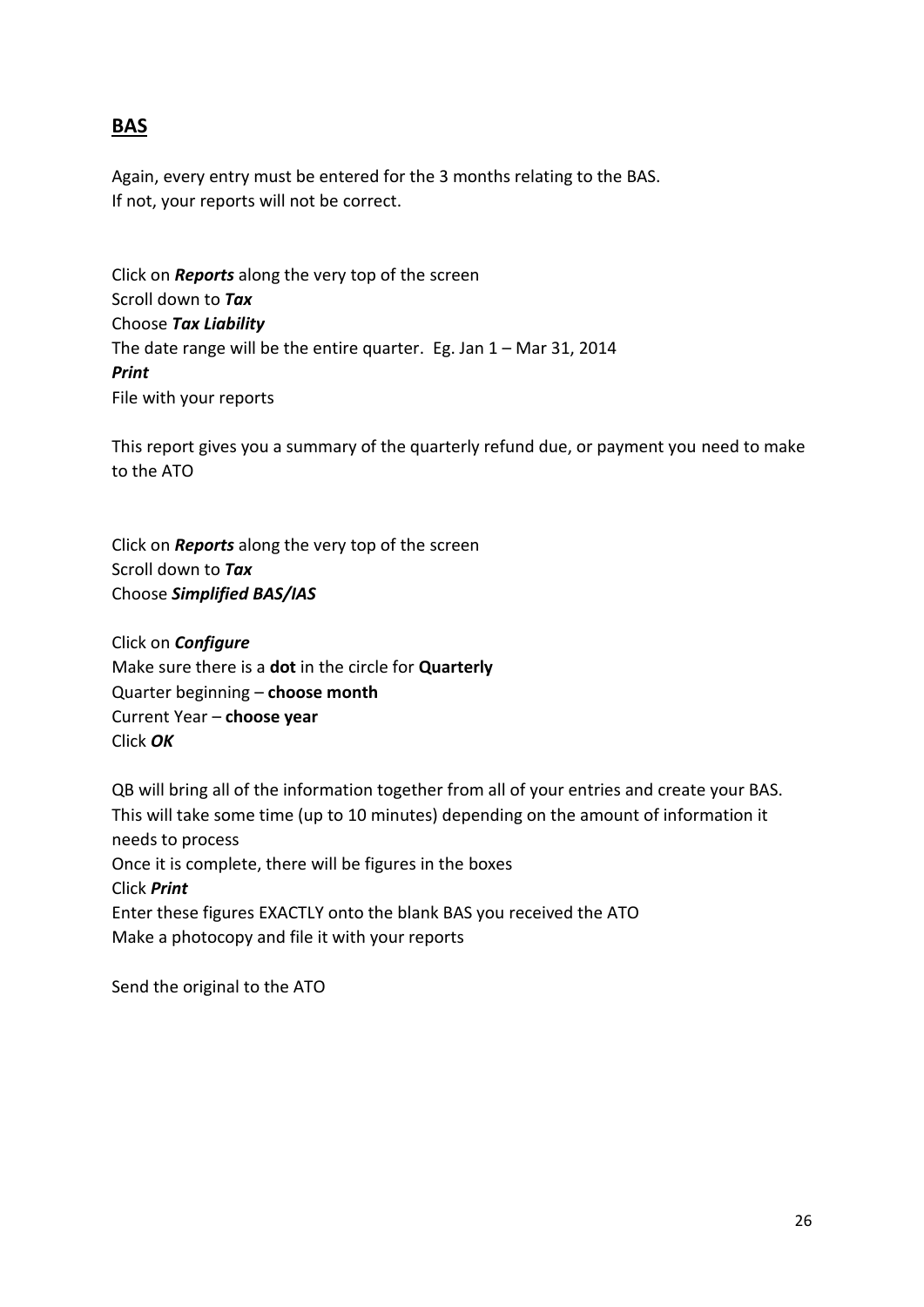### **SETTING UP THE BAS CODES – ONE TIME ONLY**

The first time you use this report you will need to tell QB what tax codes go where

Click on **Reports** along the very top of the screen Scroll down to **Tax** Choose **Simplified BAS/IAS**

| choose FRE, GST<br>Click on the box<br>G1 |  |
|-------------------------------------------|--|
|-------------------------------------------|--|

- **G2** nothing
- **G3** nothing
- **G10 CAF, CAG**
- **G11 NCF, NCG, NCI**
- W1 nothing
- W2 nothing
- W3 nothing
- W4 nothing
- **1A FRE, GST**
- **1B CAF, CAG, NCF, NCG, NCI**
- 1C nothing
- 1D nothing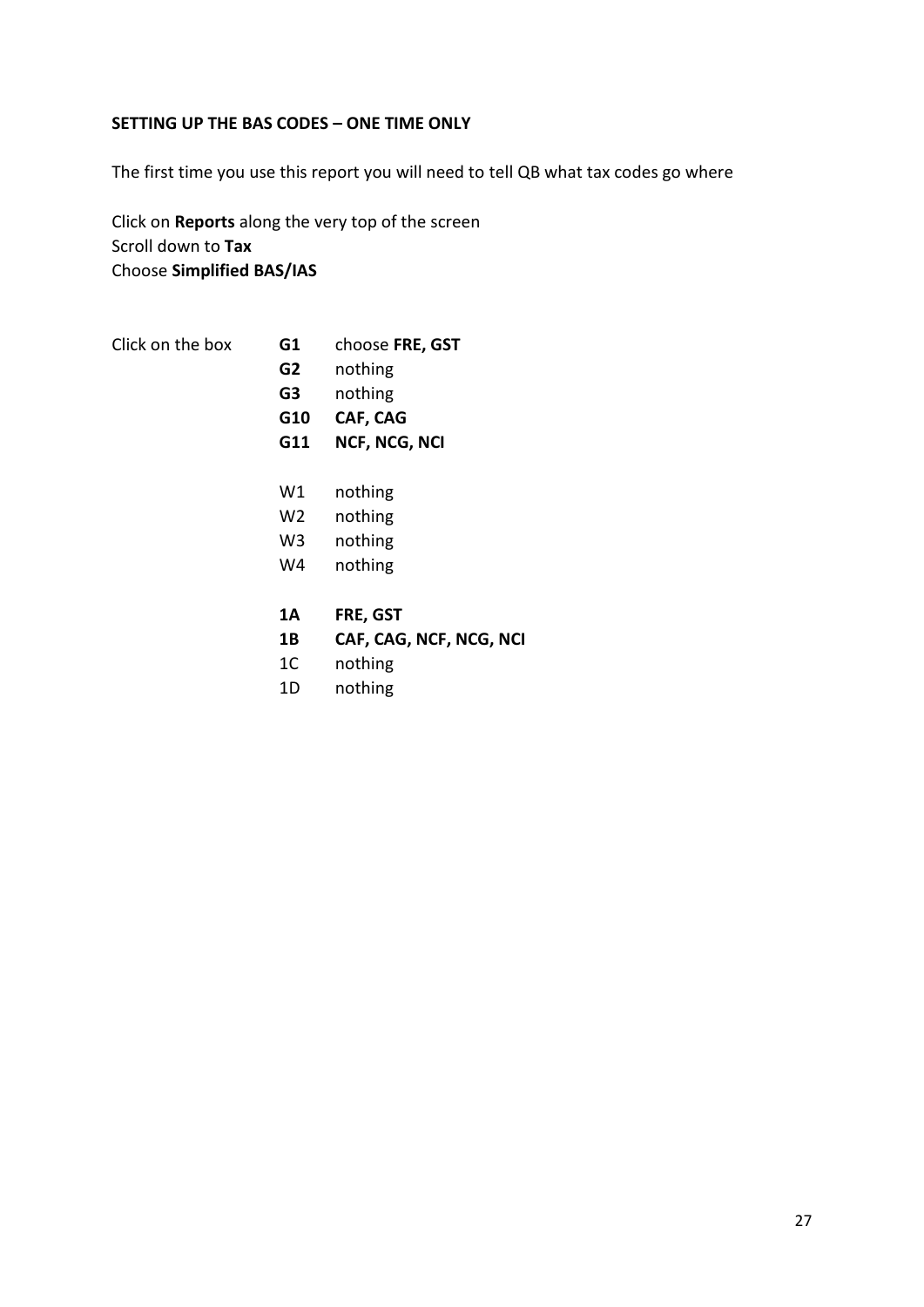# **TAX PAYMENTS AND REFUNDS**

Once you have completed the quarterly BAS, you will be due for a refund from the ATO, or you may have to make a payment to the ATO.

# *For all ATO BAS payments or refunds, use the 'Manage Tax' icon*

By using the Manage Tax icon, your payments and refunds will automatically be assigned to the GST line in the Chart of Accounts.

If you do not process your payments and refunds this way, it can become quite messy to balance your tax line and your GST balance probably won't be accurate.

## **ATO TAX PAYMENT**

Click on the *Manage Tax* icon on the Home Page Click on *Pay Tax* There will be a couple of fields already pre-filled

Choose a bank account from the top drop down screen to pay this bill Enter the date that you are making the payment Enter the payment amount

There is a little drop down screen on its own with 3 choices

- 1. Cheque to print (if you print cheques)
- 2. Cash/Cheque (if you choose this you can manually enter your cheque number above the date on this page)
- 3. Bank (Online) (choose this if you are paying by Bpay/direct)

The Account of Tax Payable should already be selected in the body of the page Enter the gross amount

**Save and Close**

Write your cheque or go online and pay the ATO directly.

If you need to print your cheque, click on Print Cheques and the payment should be sitting there waiting for you.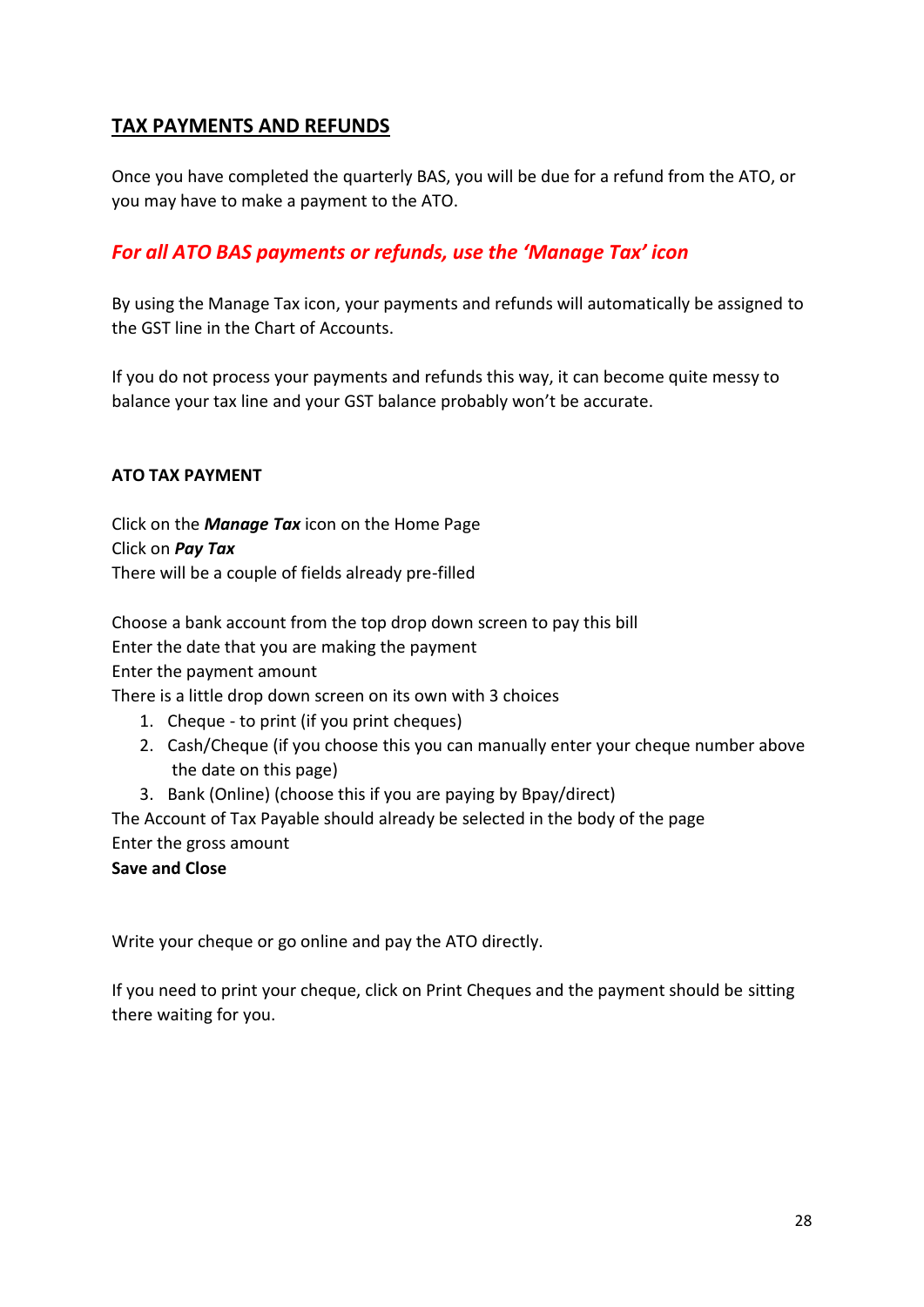## **ATO TAX REFUND**

When you see that a refund has been deposited into your parish bank account:

Click on the *Manage Tax* icon on the Home Page Click on *Receive Tax Refund* There will be a couple of fields already pre-filled

Choose the correct bank account Enter the date In the body of the page, tab across to Amount and enter the amount that has been paid into your bank account. *Save and Close*